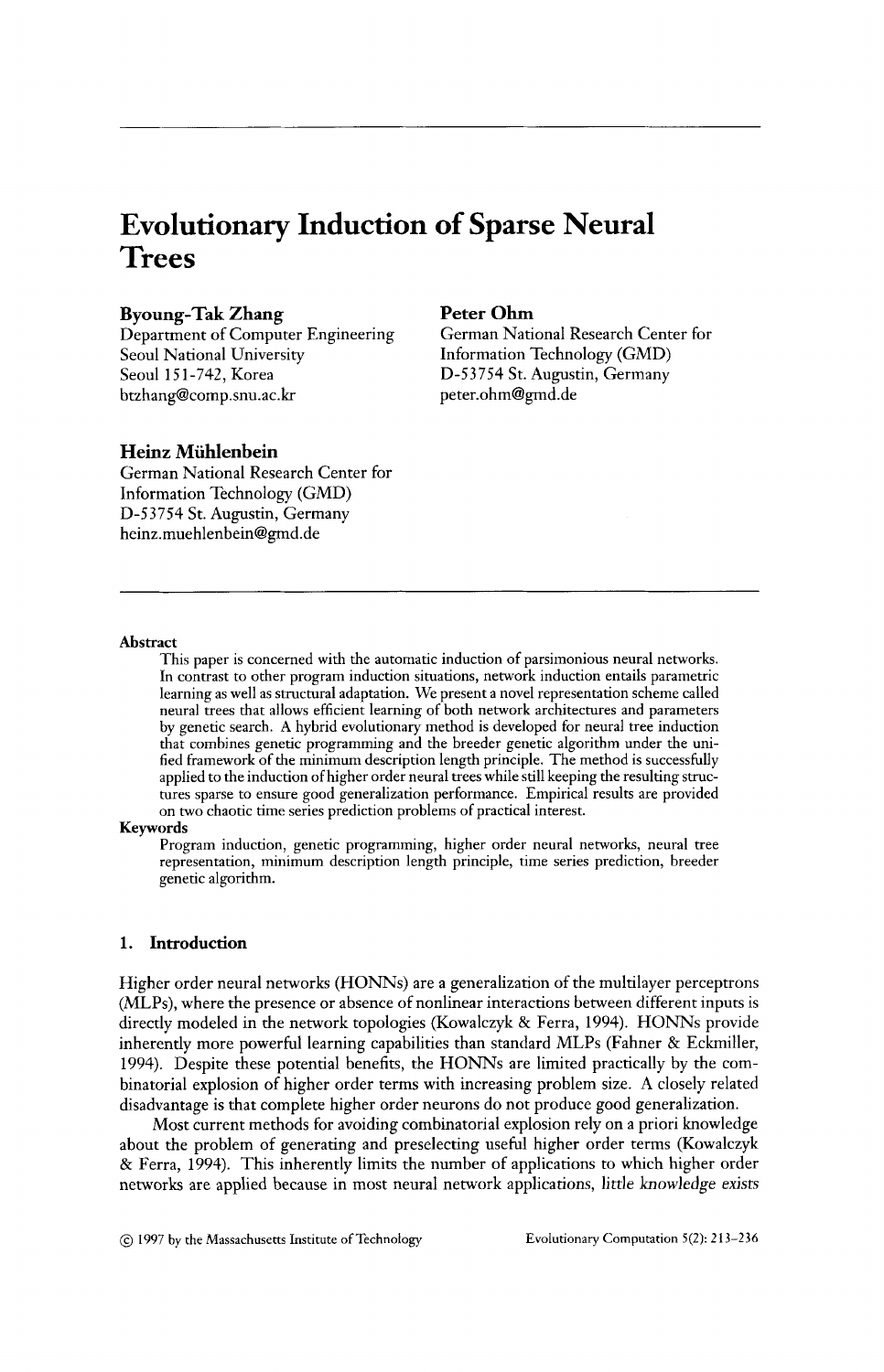#### B.-T. Zhang, P. Ohm, and H. Mühlenbein

about the solution to the problem in question. Another class of algorithms attempts to avoid combinatorial explosion by setting a bound on the highest order (Giles & Maxwell, 1987). There are, however, many important classes of functions that are of high or even unlimited order (Minsky & Papert, 1969). These algorithms tend to force a task into an assumed architecture class rather than fitting an appropriate architecture to the task.

The present work takes the opposite approach: We want to explore a more general class of higher order architectures while keeping the resulting structures sparse to promote good generalization. This is an inductive learning problem in which both the model and its parameters should be fitted to the data. The problem matches well with the genetic programming (GP) paradigm (Koza, 1992) in that both the size and shape of structures are to be evolved. On the other hand, this problem is contrasted with typical GP applications, where evolved programs contain only a small number of numerical components.

The search space for neural network induction consists of two levels. One is the space of all possible network architectures (models). The other is the space of all possible weight configurations for a given architecture (parameters). The difficulty here is that an architecture cannot be evaluated without the assignment of weights, and likewise, a weight vector cannot be evaluated without knowing the underlying networkarchitecture. Both optimizations must be interleaved, as was done in the GNARL system (Angeline, Saunders, & Pollack, 1994), which constructs recurrent neural networks using evolutionary programming. However, relatively few GP applications have analyzed the interaction between structural adaptation and parametric learning.

In this paper we present a hybrid evolutionary method in which the neural architectures are evolved by GP, and the parameters are fitted by a local search based on the breeder genetic algorithm (BGA), a real-valued genetic algorithm designed for continuous parameter optimization (Miihlenbein & Schlierkamp-Voosen, 1994). The crux of the method is the neural tree representation, a tree representation of a neural network with various neuron types. This representation scheme allows efficient adaptation of network architectures and parameters by simple genetic operators. Neural trees can represent a wide range of nonlinear mappings. They do not require an explicit decoding process, allowing training and evaluation to be performed directly with genotype. The subtree crossover developed for GP naturally applies to this representation. Neural trees are also very convenient for evolutionary optimization of weight values.

**A** minimum description length (MDL)-based fitness function is used to achieve parsimonious programs without sacrificing the training accuracy of the evolved programs. Parsimony is important to minimize the variance error and thus to improve the generalization accuracy of the programs (Zhang & Miihlenbein, 1995, 1996). Other techniques developed for improving the efficiency of the entire induction process include libraries of building blocks, local fitness-based crossover, injection and pruning of submodules, and scheduling of genetic operators. The method investigated is successfully applied to the induction of a broad class of HONNs with unlimited order while still keeping the resulting structures sparse. Empirical results are provided on two benchmarking time series prediction problems, namely, the Mackey-Glass equation and chaotic fluctuations in a far-infrared laser.

The paper is organized as follows. Section 2 provides background on higher order neurons. Section *3* presents the neural tree representation scheme. Section 4 describes the evolutionary algorithms for adapting the structures and weights of neural trees. Section 5 provides the experimental results and analyzes the characteristics of the proposed method. Section 6 presents conclusions. **A** theoretical analysis of computational complexity for the neural tree induction problem is given in the Appendix.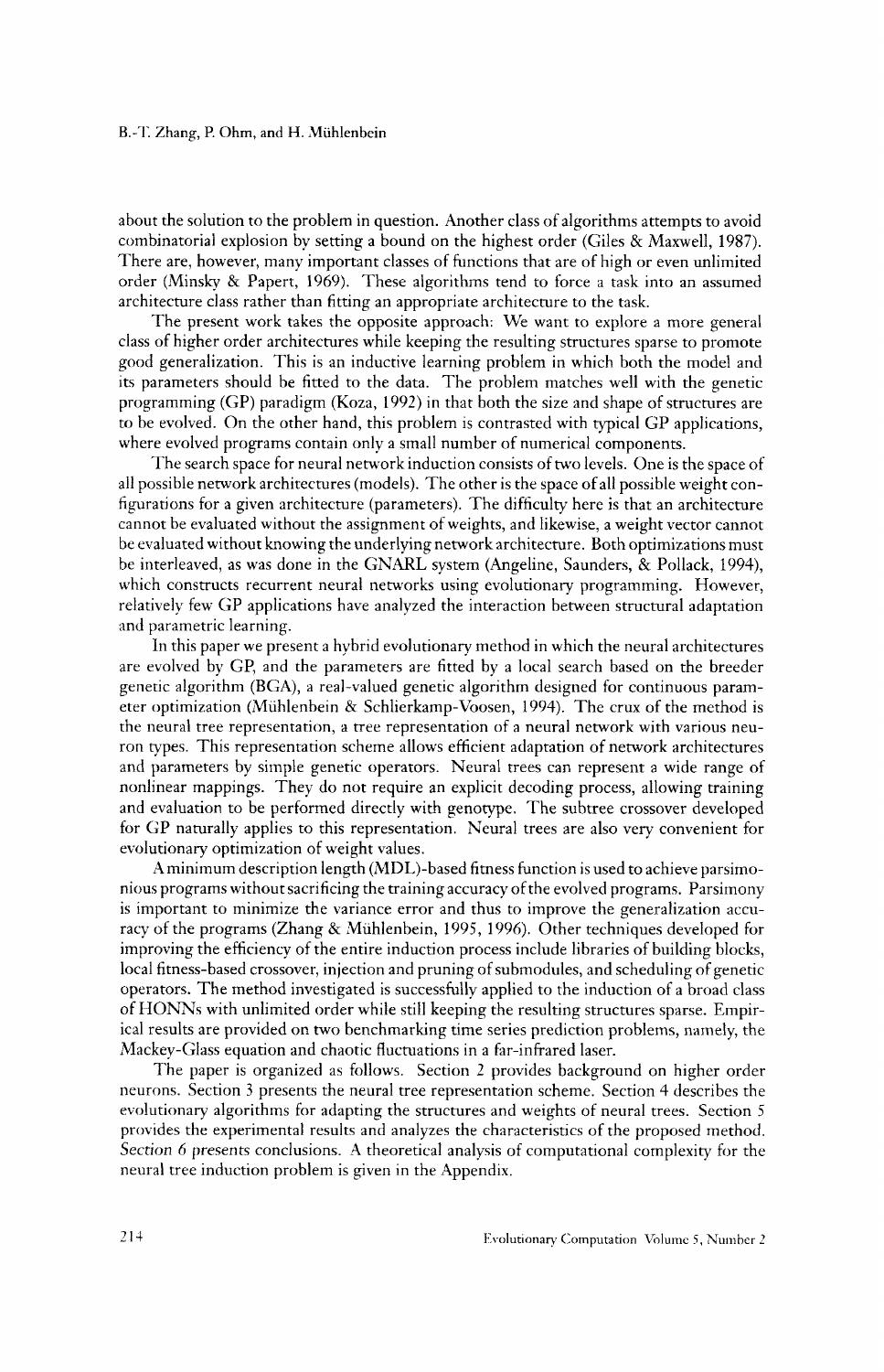

**Figure 1.** Multilayer, fully connected, strictly layered MLP (left). Single-layer, fully connected **HONN** (right).

#### **2. Higher Order Neurons**

**HONNs** are a generalization of the MLPs (Minsky & Papert, 1969), where the presence or absence, order, and strengths of nonlinear interactions between different inputs are directly modeled and are thus closely mirrored in the network topologies. Figure 1 illustrates the structures of an MLP and an HONN. MLPs employ one or more layers **of** the summation (or sigma) units that compute a linear sum of weighted inputs:

$$
net_i(\mathbf{x}) = w_{i0} + \sum_j w_{ij} x_j \tag{1}
$$

where  $w_{i0}$  is the bias term, and  $x_i$  are the inputs to the *i*th neuron. The higher order interactions are implicitly represented in MLPs by a cascade of several layers of sigma units. In contrast, HONNs make explicit use of higher order terms or pi (product) units. In the case of the HOW depicted in Figure 1 (right), each of the order-6 neurons at the output layer computes

$$
net_i(\mathbf{x}) = w_{i0} + \sum_{j} w_{ij}^{(1)} x_j + \sum_{j,k} w_{ijk}^{(2)} x_j x_k + \cdots + \sum_{j,k,l,m,n,o} w_{ijklmn}^{(6)} x_j x_k x_l x_m x_n x_o
$$
 (2)

where  $w^{(s)}$  indicates a connection weight of sth order. For example, the second-order term is expanded as follows:

$$
\sum_{j,k} w_{ijk}^{(2)} x_j x_k = w_{212}^{(2)} x_1 x_2 + w_{213}^{(2)} x_1 x_3 + w_{214}^{(2)} x_1 x_4 + w_{215}^{(2)} x_1 x_5 + w_{216}^{(2)} x_1 x_6
$$
  
+  $w_{223}^{(2)} x_2 x_3 + w_{224}^{(2)} x_2 x_4 + w_{225}^{(2)} x_2 x_5 + w_{226}^{(2)} x_2 x_6 + w_{234}^{(2)} x_3 x_4$   
+  $w_{235}^{(2)} x_3 x_5 + w_{236}^{(2)} x_3 x_6 + w_{245}^{(2)} x_4 x_5 + w_{246}^{(2)} x_4 x_6 + w_{256}^{(2)} x_5 x_6$  (3)

In general, the net input of the complete higher order neuron is given by the multinomial expansion

$$
net_i(\mathbf{x}) = \sum_{\mathbf{a} \in \{0,1\}^n} w_{\mathbf{a}} \pi_{\mathbf{a}}(\mathbf{x}) = \sum_{\mathbf{a} \in \{0,1\}^n} w_{\mathbf{a}} \prod_{j=1}^n x_j^{a_j}
$$
(4)

**Evolutionary Computation** Volume 5, Number 2 215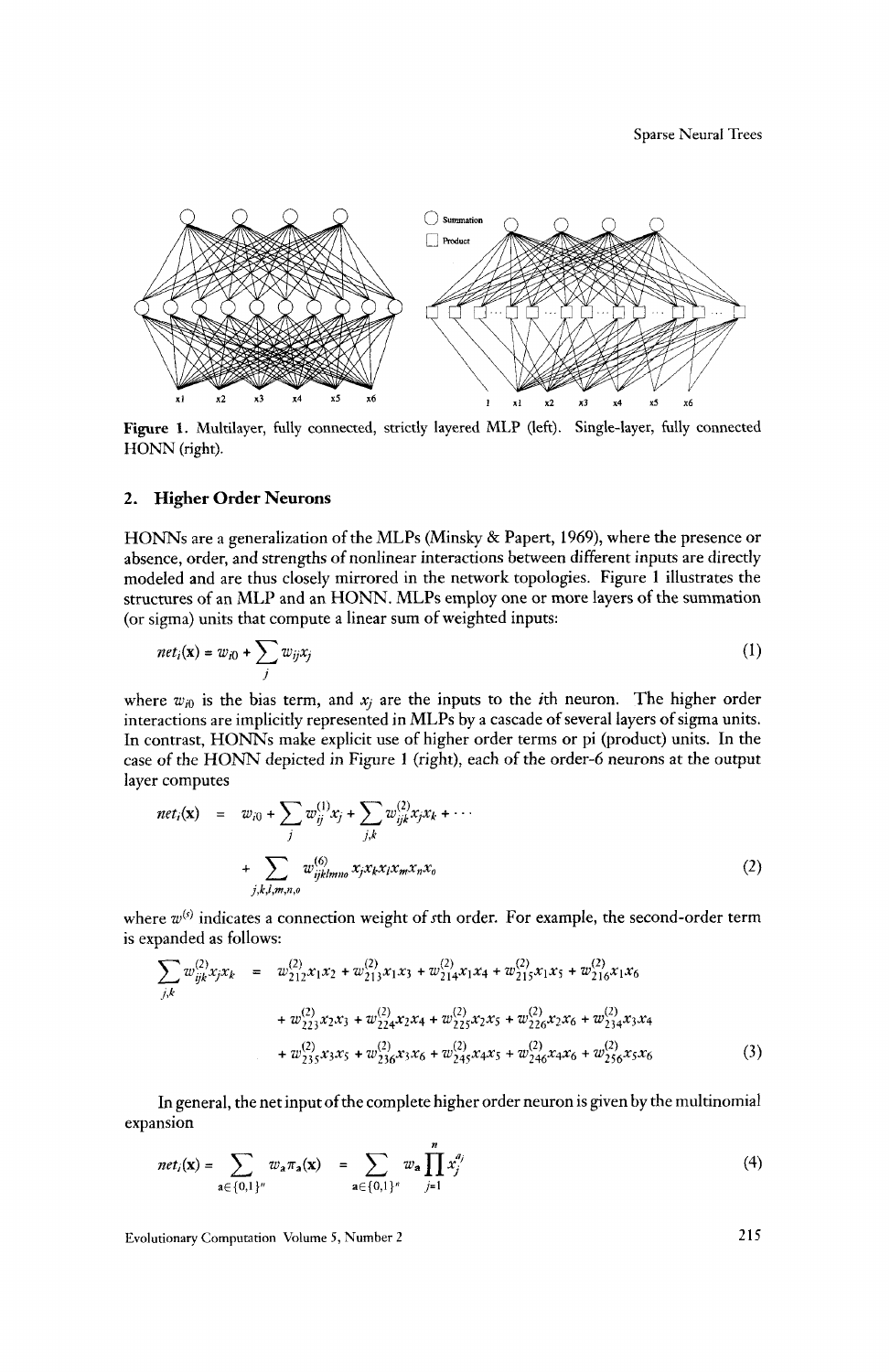

**Figure 2.** An order-restricted neural network and an unlimited-order sparse network. (left) Multilayer, hierarchical, fully connected, regular, and strictly layered HONN; (right) Multilayer, hierarchical, partially connected, irregular, and nonstrictly layered sparse HONN.

where  $x_a \in \mathbb{R}$ ,  $a = a_1, \ldots, a_n \in \{0, 1\}^n$ , and **x** denotes the original input vector. The  $2^n$ monomials  $\pi_a$  are referred to as Walsh functions (Goldberg, 1989). They are orthogonal and span the space of real-valued functions defined over binary strings. The expansion coefficients  $w_{00..00}, w_{00..01}, \ldots, w_{11..11}$  can be interpreted as synaptic weights of orders  $\sum_{i=1}^{n} a_i$ . Note that a complete higher order neuron can be represented by a tree consisting of a summation (sigma) unit and *2''* product (pi) units.

The complete higher order neuron is practically limited by the combinatorial explosion ofhigher order terms with increasing number of inputs. The number of parameters necessary for specifying an order *k* neuron is  $r_k = \sum_{i=0}^k {}_nC_i$ , where *n* is the number of inputs. A closely related disadvantage is that it does not produce a generalization; it makes up a fast distributed memory with a target fixed at each corner of the hypercube (Fahner & Eckmiller, 1994).

One way to achieve sensible generalization, and to avoid the problem of combinatorial explosion at the same time, is to cut off all terms in expansion that exceed a certain order. For instance, the GMDH algorithm (Ivaknenko, 197 1) uses as the basis function the polynomials of second degree:

$$
net_i(\mathbf{x}) = G_i(\mathbf{x}) = w_{i,0} + w_{i1}x_i + w_{i2}x_k + w_{i3}x_ix_k + w_{i4}x_i^2 + w_{i5}x_k^2
$$
\n(5)

where  $x_i$  and  $x_k$  are elements of input vector  $\mathbf{x} = (x_1, x_2, \dots, x_n)$ . This seems a successful strategy, especially for problems with a limited degree of nonlinearity, and helps to avoid overfitting when noise is present. However, if the order of the problem exceeds the allowed order. cascade of terms in multilayer networks is necessary. Figure *2* (left) illustrates an order-restricted network having a strictly layered, fully connected regular architecture.

In this work we follow a more general approach that makes minimal architectural constraints in order to explore a broad class of higher order networks. An example of the structure evolved in our framework is shown in Figure 2 (right). There is no explicit limit on the order of weights. Thus, interactions of arbitrary orders computed by the ultimate higher order neuron can be realized within our framework. Cascading of higher order term in multilayers is permitted. No bound is enforced in the number of layers of the network. Instead, the overall network size is controlled implicitly by a complexity penalty imposed on the fitness function. The nenvork structures are not strictly layered, that is, each layer can have a mixture of sigma and pi units, and connections between nonneighboring layers are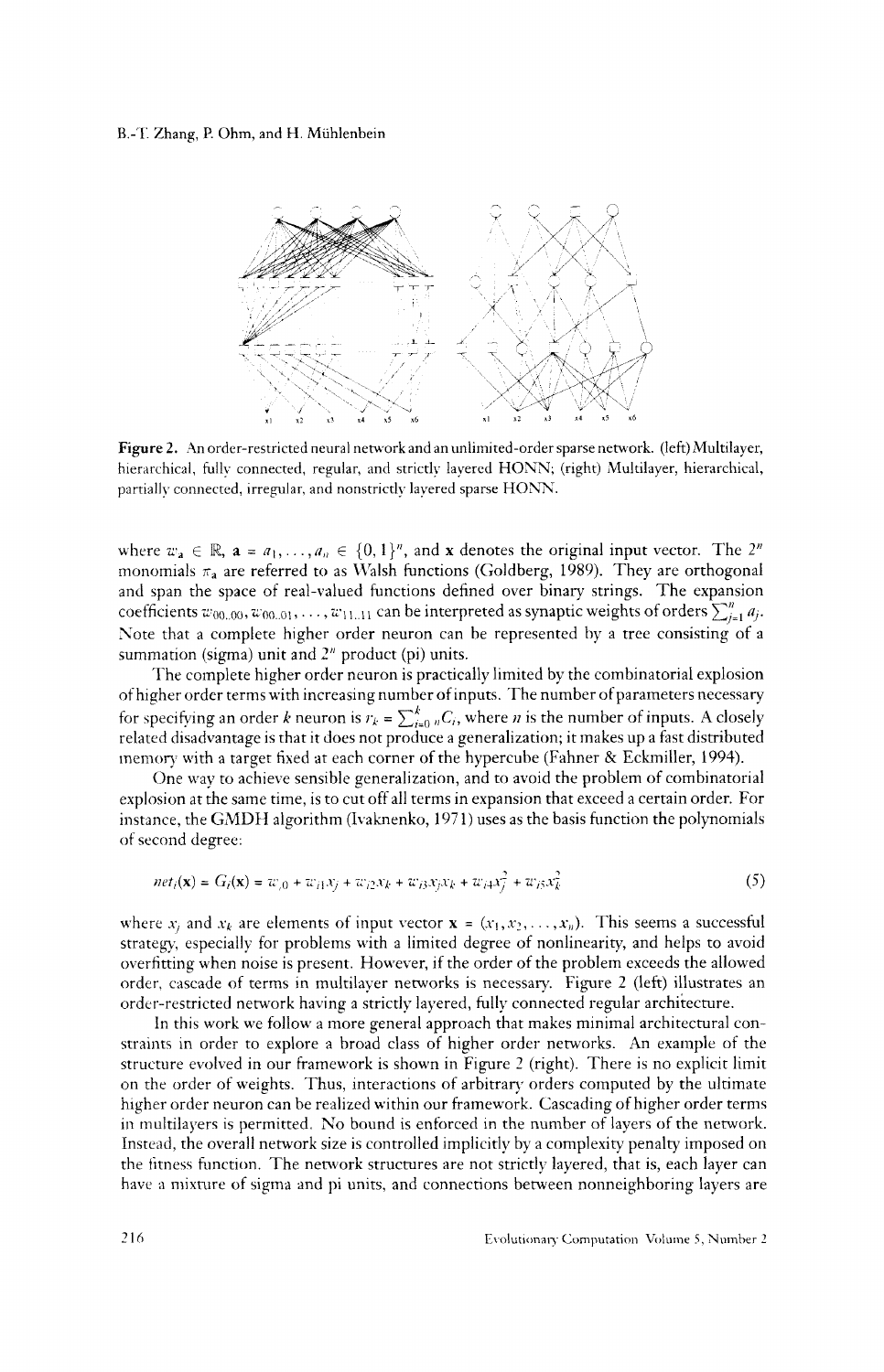allowed. The network may contain partial connectivity, which is useful for the economic representation of arbitrary higher order interactions.

### **3. Neural Tree Encoding**

The question of how the possible programs are represented as a genotype is critical to the working of an evolutionary approach to program induction. The representation or encoding used not only determines the class of programs that could possibly evolve but also constrains the choice of the evaluation process and thus the efficiency of problem solving.

#### **3.1 Related Work**

Existing representation methods for neural networks can be roughly divided into two categories: direct and indirect encoding (Balakrishnan & Honavar, 1995). Direct encoding schemes use a fixed structure, such as a connection matrix or bitstrings, that precisely specifies the architecture of the corresponding neural network. This encoding scheme requires little effort to decode. However, matrix structures have limited flexibility in expressing topologies of the network structure with variable layers. Bitstrings are not flexible enough to represent various partial connectivity without further annotation. Genetic operators need to be applied carefully to preserve the topological constraints of networks (Belew, McInerney, & Schraudolph, 1991).

Indirect encoding schemes use rewrite rules to specify a set of construction rules that are recursively applied to yield the phenotype. Examples include graph generation grammars (Kitano, 1990) and cellular encoding (Gruau, 1993). This approach is interesting in that it simulates in some sense the developmental process. Subtree crossover applies well to these representations. In addition, experimental evidence has shown that the cellular encoding scheme is effective in evolving modular structures consisting of similar substructures (Gruau, 1993). However, the grammatical encoding does not seem appropriate for exploring a huge number of partial interaction possibilities, as required in our application. In addition, grammatical encoding requires execution of rewrite rules for every conversion from genotype to phenotype. This makes network training an expensive phase, since training of neural networks requires a large number of evaluations and each evaluation needs a separate decoding.

Section *3.2* suggests an alternative representation that combines the advantages of direct and indirect encoding schemes. It is powerful and flexible in expressing a broad class of feedforward architectures. It is decoding efficient and convenient for genetic operations.

#### **3.2 Neural Trees**

Let  $\mathcal{NT}(d, b)$  denote the set of all possible trees of maximum depth *d* and maximum *b* branches for each node. The nonterminal nodes represent neural units, and the neuron type is an element of the basis function set  $\mathcal{F} = \{$  neuron types $\}$ . Each terminal node is labeled with an element from the terminal set  $\mathcal{T} = \{x_1, x_2, \ldots, x_n\}$ , where  $x_i$  is the *i*th component of the external input  $x$ . Each link  $(j, i)$  represents a directed connection from node  $j$  to node  $i$  and is associated with a value  $w_{ij}$ , called the synaptic weight. The members of  $\mathcal{NT}(d, b)$  are referred to as neural trees. In the case of  $\mathcal{F} = {\Sigma, \Pi}$ , the trees are specifically called sigma-pi neural trees (Zhang & Miihlenbein, 1994). The root node is also called the output unit and the terminal nodes are called input units. Nodes that are not input or output units are hidden units. The layer of a node is defined as the longest path length to any terminal node of its subtree. The size of search space for the induction of neural trees is calculated in the Appendix.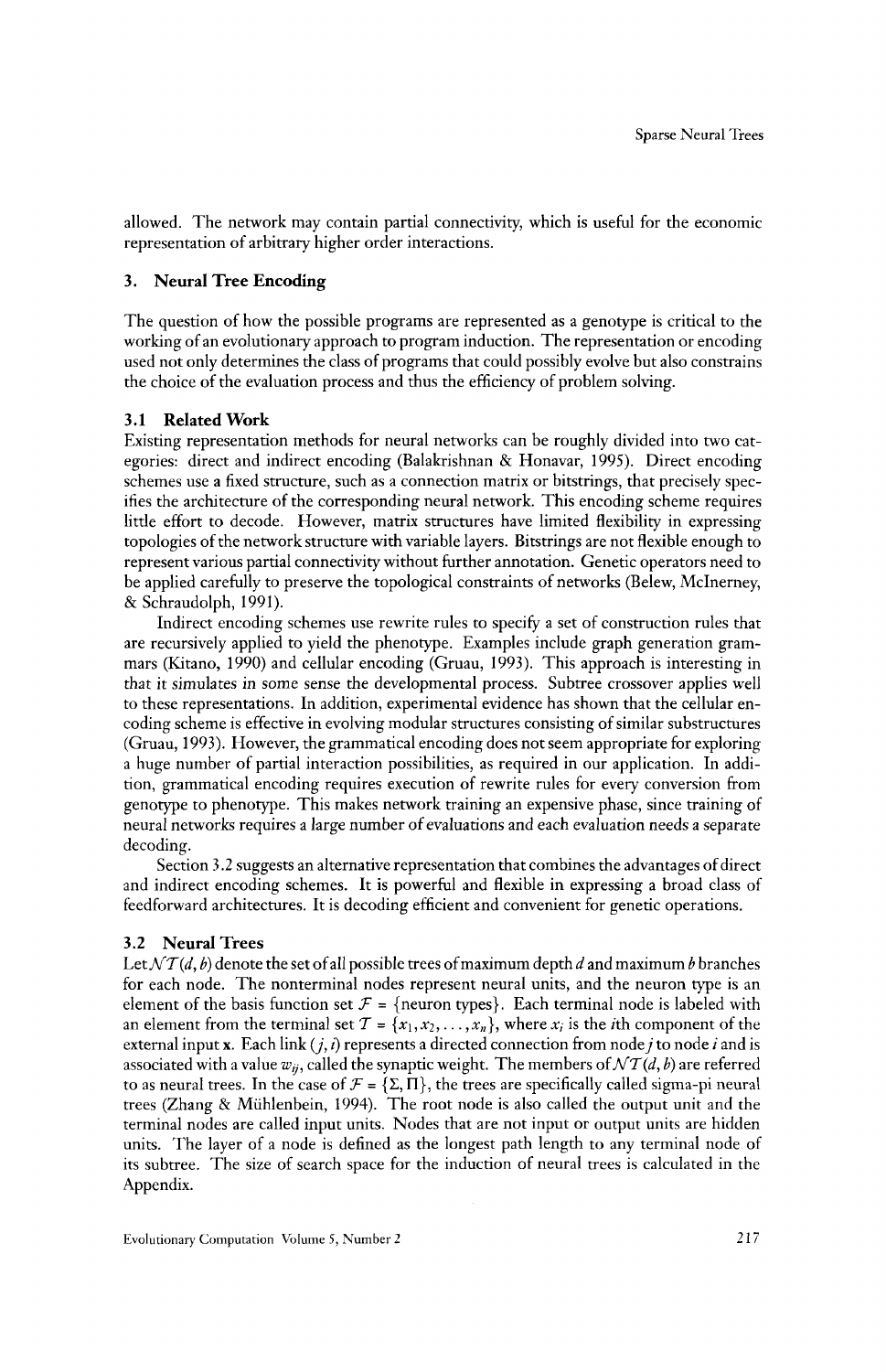B.-T Zhang, **P.** Ohm, and H. Miihlenbein

Different neuron types are distinguished in the way that net inputs are computed. For the evolution of higher order networks, we consider two types of units. Sigma units compute the sum of weighted inputs from the lower layer:

$$
net_i = \sum_j w_{ij} y_j \tag{6}
$$

where  $y_i$  are the inputs to the *i*th neuron. Pi units compute the product of weighted inputs from the lower layer:

$$
net_i = \prod_j w_{ij} y_j \tag{7}
$$

where  $y_i$  are the inputs to *i*. The output of a neuron is computed either by the threshold response function

$$
y_i = \sigma(net_i) = \begin{cases} 1 : net_i \ge 0 \\ -1 : net_i < 0 \end{cases}
$$
 (8)

or the sigmoid transfer function

$$
y_i = f(net_i) = \frac{1}{1 + e^{-net_i}}\tag{9}
$$

where *net,* is the net input to the unit computed by Equation **6** or 7.

**A** higher order network with *m* output units can be represented by *m* sigma-pi neural trees. That is, the genotype  $A_i$  of the *i*th individual in our evolutionary framework consists of *m* neural trees:

$$
A_i = (A_{i,1}, A_{i,2}, \dots, A_{i,m}), \qquad \forall k \in \{1, \dots, m\} \ A_{i,k} \in \mathcal{NT}(d, b)
$$
 (10)

The population  $A(g)$  of generation g is the collection of neural networks in their tree representation:

$$
\mathcal{A}(g) = (A_1, A_2, \dots, A_M) \tag{11}
$$

where  $M$  is the size of the population.

The neural tree representation does not restrict the functionality, since any feedforward network can be represented with a forest of neural trees (Fig. *3).* The connections between input units to arbitrary units in the network are also possible, since input units can appear more than once in the neural tree representation. The output of one unit can be used as an input to more than one unit. In implementation, we have used the concept of library in which frequently used fit submodules are stored as hidden units and multiply reused (see Section 4.2 below for a more detailed description). This leads to the construction of modular structures and reduces memory requirements for representing the population.

Neural trees do not require decoding for their fimess evaluation. Training and evaluation of fitness can be performed directly on the genotype, since both the genotype and phenotype are equivalent. Since subtree crossover used in genetic programming (Koza, 1992) applies without modification to this representation, we can use GP as the main evolutionary engine.

#### **4. Evolving Higher Order Neural Trees**

#### **4.1 Initialization, Selection, and Termination**

The main elements in using GP to evolve a population of programs (in this case, the neural tree programs) for solving a given problem are (1) the set of program primitives, namely the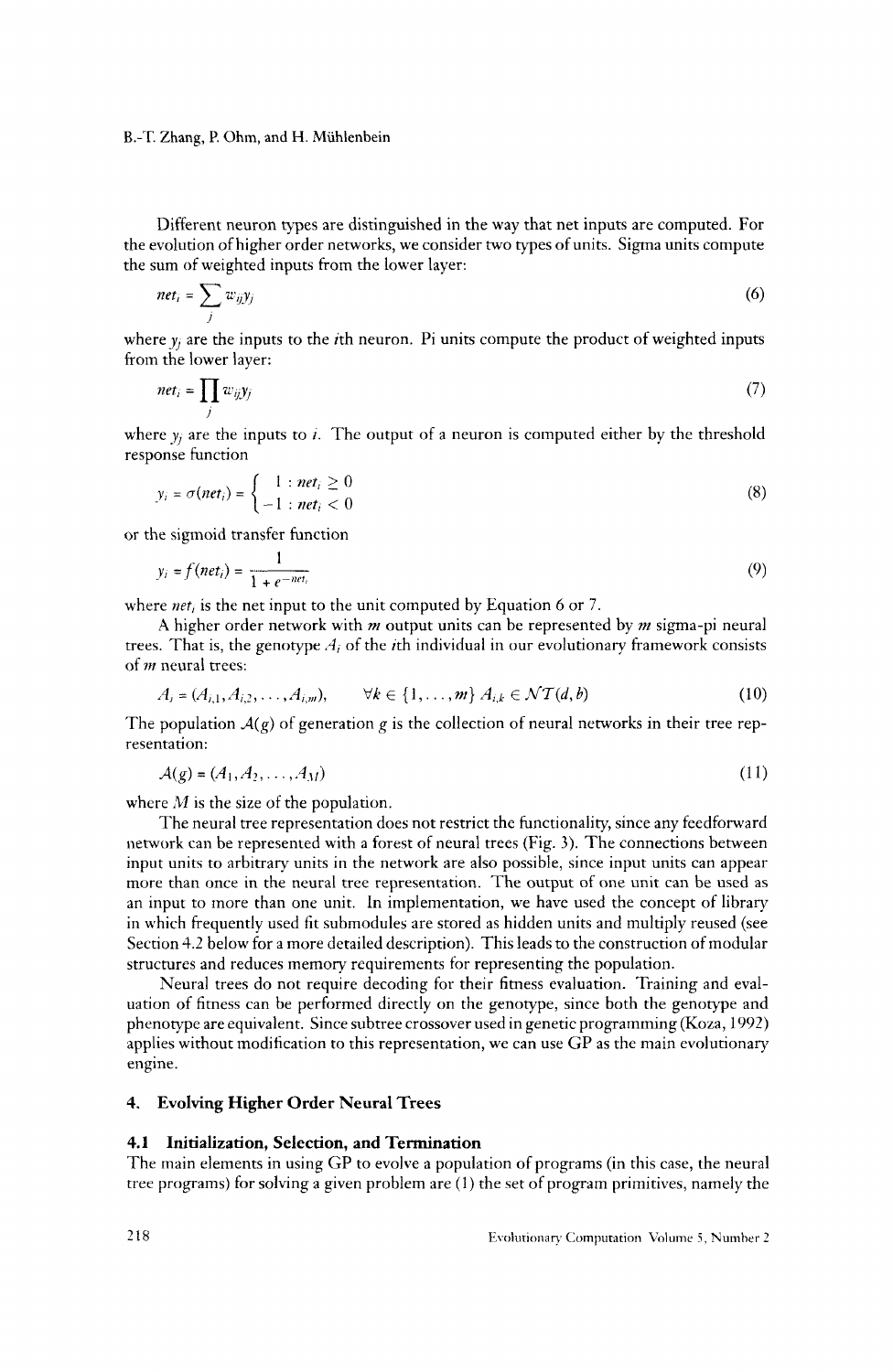

**Figure 3.** Genotype (bottom) and its phenotype (top) of a sparse HONN.

set of terminals  $T$  and the function set  $F$ ; (2) fitness measure  $F$ ; (3) the control parameters, such as population size M and maximum number of generations  $g_{max}$ ; and (4) termination criterion. In evolving the higher order networks, the function set is defined as  $\mathcal{F} = {\Sigma, \Pi}.$ Although this function set contains only two elements, a realization of it is more complex: A nonterminal node *u,* is instantiated with the following structure:

$$
u_i(w_{i0}, w_{i1}, w_{i2}, \dots, w_{ib.}) \qquad \text{with} \quad u_i \in \mathcal{F} \tag{12}
$$

where  $b_i$  denotes the number of inputs of the *i*th unit;  $w_{i0}$  is the bias; and  $w_{ij}$ ,  $j \neq 0$  are connection weights from unit *j* to *i*. The terminal set is defined as  $\mathcal{T} = \{x_1, x_2, \ldots, x_n\}$ , where *n* is the number of external inputs.

The population is initialized with randomly generated neural trees. The number of layers is chosen from a uniform distribution over  $[1, d_{max}]$ , where  $d_{max}$  is the user-specified value. Each of the nonterminal and terminal nodes is randomly assigned a label from the function set  $\mathcal F$  and the terminal set  $\mathcal T$ , respectively. The number of inputs  $b_i$  for each neuron is chosen from a uniform distribution over  $[1, b_{max}]$ , where  $b_{max}$  is a user-supplied value. Typical values of  $d_{max}$  and  $b_{max}$  set at simulations are  $d_{max} = 3$  and  $b_{max} = n$ , where *n* is the number of external inputs. The weights are initialized with random values selected uniformly from the range  $[-1, 1]$ . Although not necessary, some background knowledge on the problem, if available, may help improve the efficiency of evolution and can be exploited in the initialization phase. This knowledge includes labeling of unit types, branching factors, and tree depth.

In each generation, the trees are evaluated by a fitness function (defined in Section 4.4 below). We use an elitist truncation selection strategy, as in BGA (Mühlenbein & Schlierkamp-Voosen, 1994) and GNARL (Angeline, Saunders, & Pollack, 1994). The top *r%* of best individuals are selected as parents, from which *M* individuals of the next generation are produced. The best individual so far is kept by replacing the worst individual in the current population. The typical value of  $\tau$  in the simulation studies was  $\tau$  = 50%. Generating an offspring involves three steps: crossover, mutation, and local search. Crossover and mutation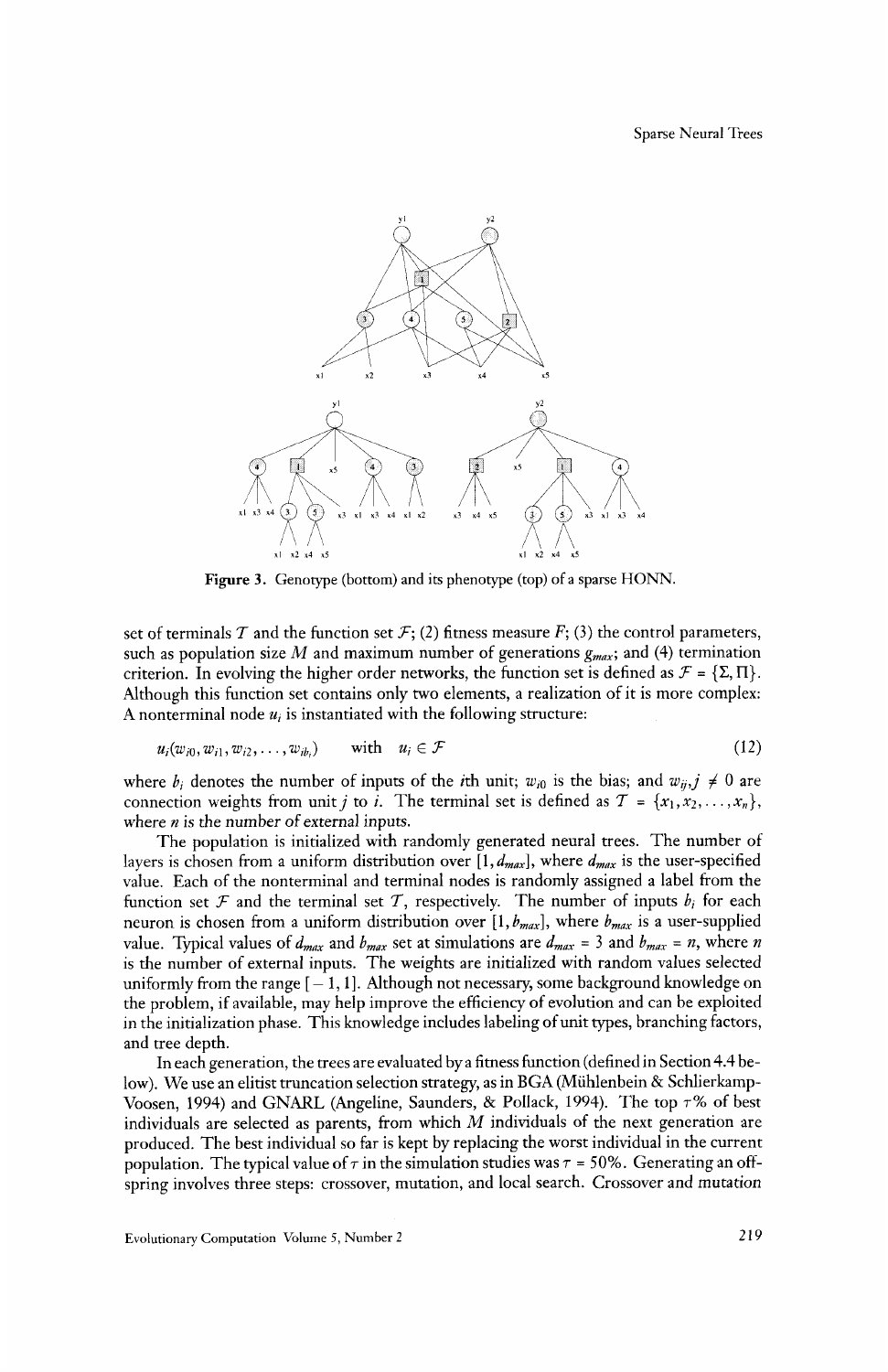modify the structural features of the networks, and local search fine tunes the weights for a fixed architecture. New populations are iteratively generated until the following condition **IS** met:

$$
(F_{best}(g) \le F_{min}) \qquad \text{or} \qquad (Var(g) \le Var_{min}) \qquad \text{or} \qquad (g > g_{max}) \tag{13}
$$

The first condition says that the evolution stops if the fitness value of the best individual in the population  $F_{best}(g) = F(A_{best}(g))$  reaches the prespecified value  $F_{min}$ . The second temination case is when the variance of population fitness  $Var(g) = Var(\mathcal{A}(g))$  goes down to the prespecified value *Var<sub>min</sub>*. Finally, the process terminates if the generation number *g* exceeds the specified maximum  $g_{max}$ .

#### **4.2 GP-Based Structural Adaptation**

Structural adaptations alter the topology, size, depth, and shape of neural networks: The first three are changed by crossover and the last by mutations.

As with other GP methods, crossover is performed by exchanging subtrees of parent trees. Because of the closure property of tree representations (Koza, 1992), no syntactic restriction is necessary in choosing the crossover points. Instead of producing two offspring, we create only one, which allows a guided crossover by subtree evaluation.

Several criteria for subtree evaluation have been proposed in the literature, including the error of the substree, error difference, frequency of subtrees, use of the average fitness of population, correlation-based selection, and combination of frequency and error difference (see Rosca, 1995, and references therein). We measure the local fitness as a combination of the local error and size of the subtree, similar to the global fitness (defined as Equation *22).*  The use of the size term biases evolution to choose smaller building blocks against complex ones.

From two parent trees  $A_i$ , and  $B_i$ , the offspring  $C_i$  is generated by the following procedure (Fig. 4):

- 1. Select a subtree  $a$  of  $A_i$ , the one that has worst (largest) local fitness value.
- *2.* Select a subtree *b* of *B,,* the one that has best (smallest) local fitness value.
- 3. Produce an offspring C,, by copying *A,* and replacing *n* with *b.*
- 4. Consider all subtrees whose root lies on the path from  $b$  to the root of  $C_i$  as potential building blocks.

The first two steps involve choosing crossover points. **A** similar method for guiding subtree crossover was also employed by Iba (Iba & de Garis, 1996). The last step is used in conjunction with the library of building blocks.

Building blocks in the population are discovered and reused during a run. To avoid the combinatorial explosion of the candidates, we confine them as the offspring  $C_i$ 's subtrees whose root lies on the path from *b* to the root of  $C_i$ . If the local fitness of the subtree exceeds a threshold, then it is added to the library. The size of the library is limited. If the library is full and a candidate is found fitter than the worst in the library, then the candidate replaces the worst element. This allows "forgetting" of less fit substructures for the sake of better fit building blocks. Similar concepts have been employed in GLiB (Angeline & Pollack, 1993), ARL (Rosca, 1995), and automatically defined functions (ADFs) (Koza, 1993; O'Reilly, 1996) to promote the induction of modular solutions.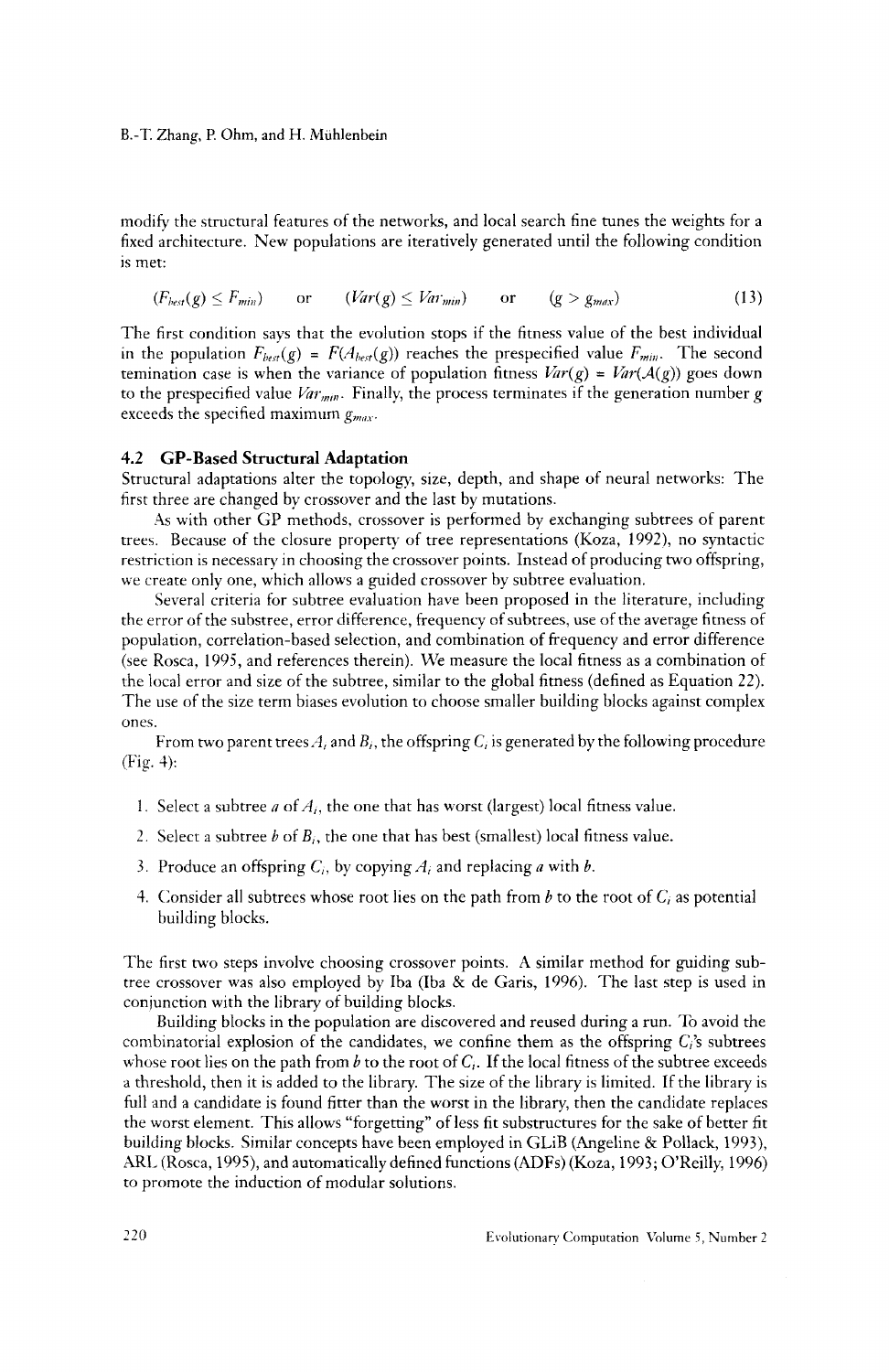

**Figure 4.** Fitness-based crossover and the search for building blocks. (Bottom) The offspring *Cj's*  subtrees whose root lies on the path from *b* to the root of *Cj* (thick lines) are tested for addition to the library.

The library elements are used similar to the way in which crossover is performed: **An**  element *a* of the library is substituted for a single node of a randomly chosen individual in the population. A possible side effect of this building block injection operation is the tendency to increase tree size; since there are generally more nodes in the lower layers (near the terminals) than in the upper layers (near the root node), and the substitution of library elements for nodes in the lower layers increases an individual's size, the individuals might tend to grow by building block injection. As a counteroperation to the growing tendency, a heuristic for explicitly pruning the trees is also implemented. When pruning, a subtree is replaced by its descendant subtree if the descendant subtree is fitter than the subtree itself.

Three different types of mutations are distinguished. First, mutation is used to change the neuron type. This is performed by randomly choosing a neuron type from the function set  $F$  that is different from the current neuron type. For instance, a sigma unit can be changed to a pi unit, and vice versa. The second type of mutation is to change the input unit label. Here, an index value is randomly chosen from the terminal set *7* that is different from the current index value assigned to the input node. The third kind of mutation is used to modify weight values. This is applied in conjunction with local search for weight adaptation, as described next in Section 4.3.

#### **4.3 BGA-Based Parametric Learning**

Adaptation of weights and biases is performed by local search. Because of the generality of neuron types, we use for local search another evolutionary method that does not make any limiting assumptions, such as continuity or differentiability, required for neural net training algorithms. During the local search, the structure of the network is fixed. The search attempts to find only a rough approximation of local optima, since a perfect search would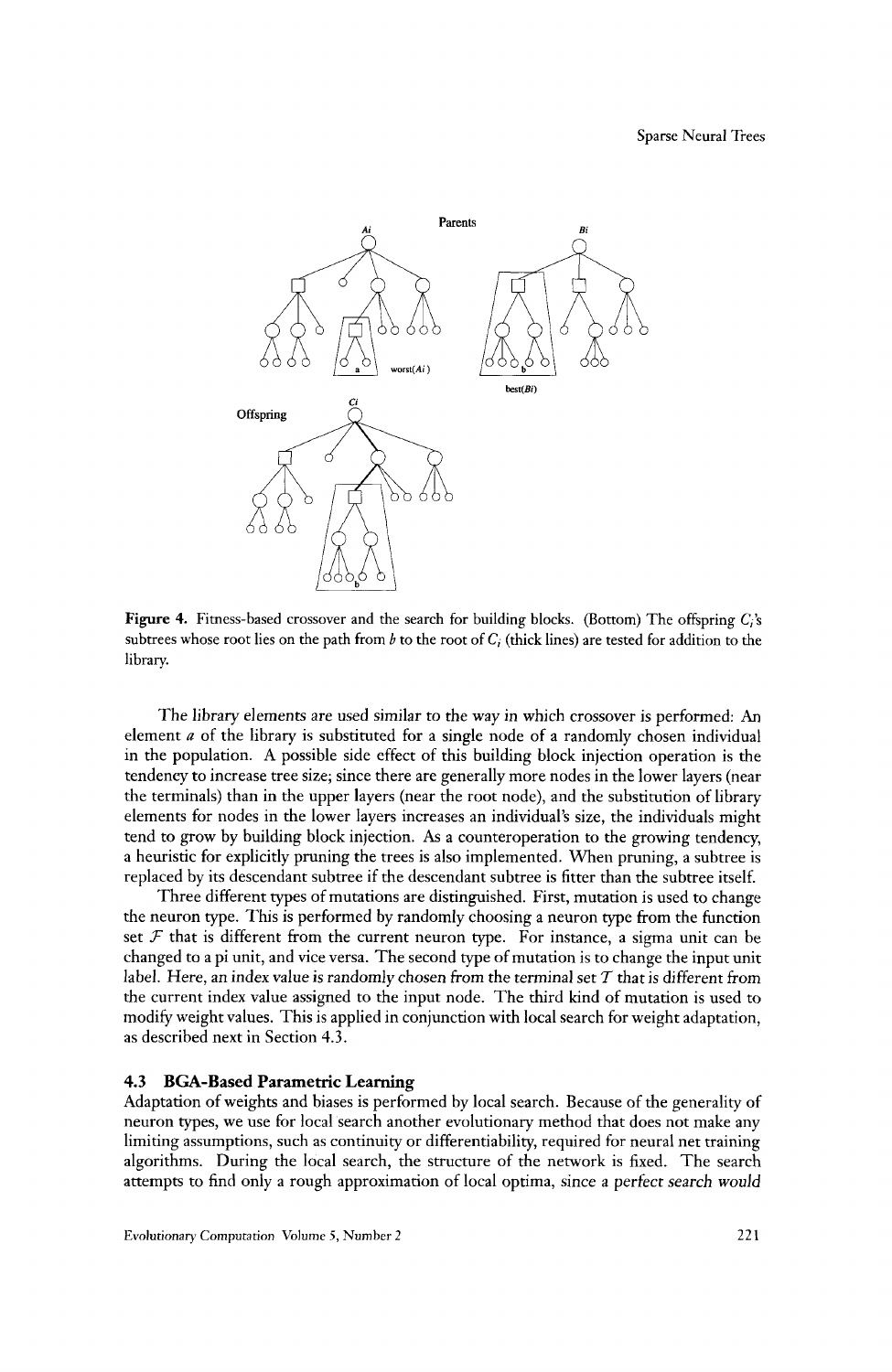#### B.-T. Zhang, **P.** Ohm, and H. Muhlenbein

be too expensive, considering the fact that the network undergoes a structural change in the next generation.

A local search for a network consists of a number of  $LS_{max}$  iterations at most. Each iteration applies only parametric mutation that perturbs the weight vector **w** of *A,* with exponential noise, a method used by **BGA** (Muhlenbein & Schlierkamp-Voosen, 1994). If the newly generated network  $A'_i$  is fitter than the old one  $A_i$ , then the new one is set as the current network and the next iteration continues. The local search can terminate before LS<sub>max</sub> iterations if no better weight vector is found for a significantly long time. Typically,  $LS_{max}$  was set at 10 to 100 in experiments.

**A** new weight vector **w** is generated by applying a gene mutation to each element *w,*  with the probability of  $\mu_{\text{weight}}$ . The mutation of a gene is performed by adding a value from the interval  $[-R, R]$ , where the range *R* denotes the maximum size of mutation steps. The new weight value  $w_i'$  of  $w_i$  is computed as follows:

$$
w'_{i} = w_{i} \pm R_{i} \cdot \delta, \qquad \text{with} \quad \delta = 2^{-K \cdot \eta} \quad \text{and} \quad \eta \in [0, 1] \tag{14}
$$

The random number *n* is chosen from a uniform distribution over [0, 1]. The density function  $\phi(Z)$  and the distribution function  $\Phi(Z)$  for the random variable  $Z = 2^{-K \cdot \eta}$  are given as

$$
\phi(z) = \frac{1}{K \cdot \ln(2) \cdot z} \tag{15}
$$

$$
\Phi(z) = Pr(Z \le z) = \int_{2^{-K}}^{z} \phi(u) du = 1 + \frac{1}{K \cdot \ln(2)} \cdot \ln(z)
$$
 (16)

The exponential characteristic of  $\delta = 2^{-K/\eta} \in [2^{-K}, 1]$  ensures that the mutation step size of maximum value  $R_i$  is possible, but small steps are more frequent. The constant  $K$  determines the shape of the exponentional function and thus influences the probability of choosing large mutation steps: the larger the value  $K$ , the less the probability of taking large steps.  $K$  also determines the smallest step size  $R_i \cdot 2^{-k}$ . The exponential mutation is contrasted with the Gaussian mutation implemented in evolution strategies and evolutionary programming (Fogel, Fogel, & Porto, 1990) such that very large steps take place with only a small probability.

Due to the large costs for local search, we have used various heuristics for applying local search. One heuristic is to use local search immediately after fitness evaluation to some portion, say, the top 50%, of the population instead of all its members. Another heuristic is to adapt the intensity of local search,  $LS_{max}$ , during a run. For instance, a small number of local search steps is used during the earlier phase, whereas a large number of local search steps are used after fit individuals have appeared. **A** combination of both strategies is also possible. For instance, local search is applied with low intensity at each generation to only 50% of the whole population until a specified fitness is reached, after which local search alone is intensively applied to the best 10% of the population.

#### **4.4 Occam's Razor-MDL-Based Fitness Function**

Our objective is to find a neural program or model A whose evaluation  $f_A(\mathbf{x})$  best approximates the desired relation  $\tilde{f}(\mathbf{x})$  given an input **x**. The data misfit of the program for the dataset *D* is measured by  $E(D|A) = \frac{1}{N} \sum_{\iota=1}^{N} (y_{\iota} - f_A(x_{\iota}))^2$ , where *N* is the number of training examples. Considering the program as a Gaussian model of the data, the likelihood of the training data is described by  $P(D|A) = \frac{1}{Z(A)} \exp(-\beta E(D|A))$ , where  $Z(\beta)$  is a normalizing constant, and  $\beta$ is a positive constant determining the sensitivity of the probability to the error value.

The Bayesian model comparison techniques choose between alternative models by trading off the simplicity of **a** model against the associated data misfit. Thus, it is reasonable to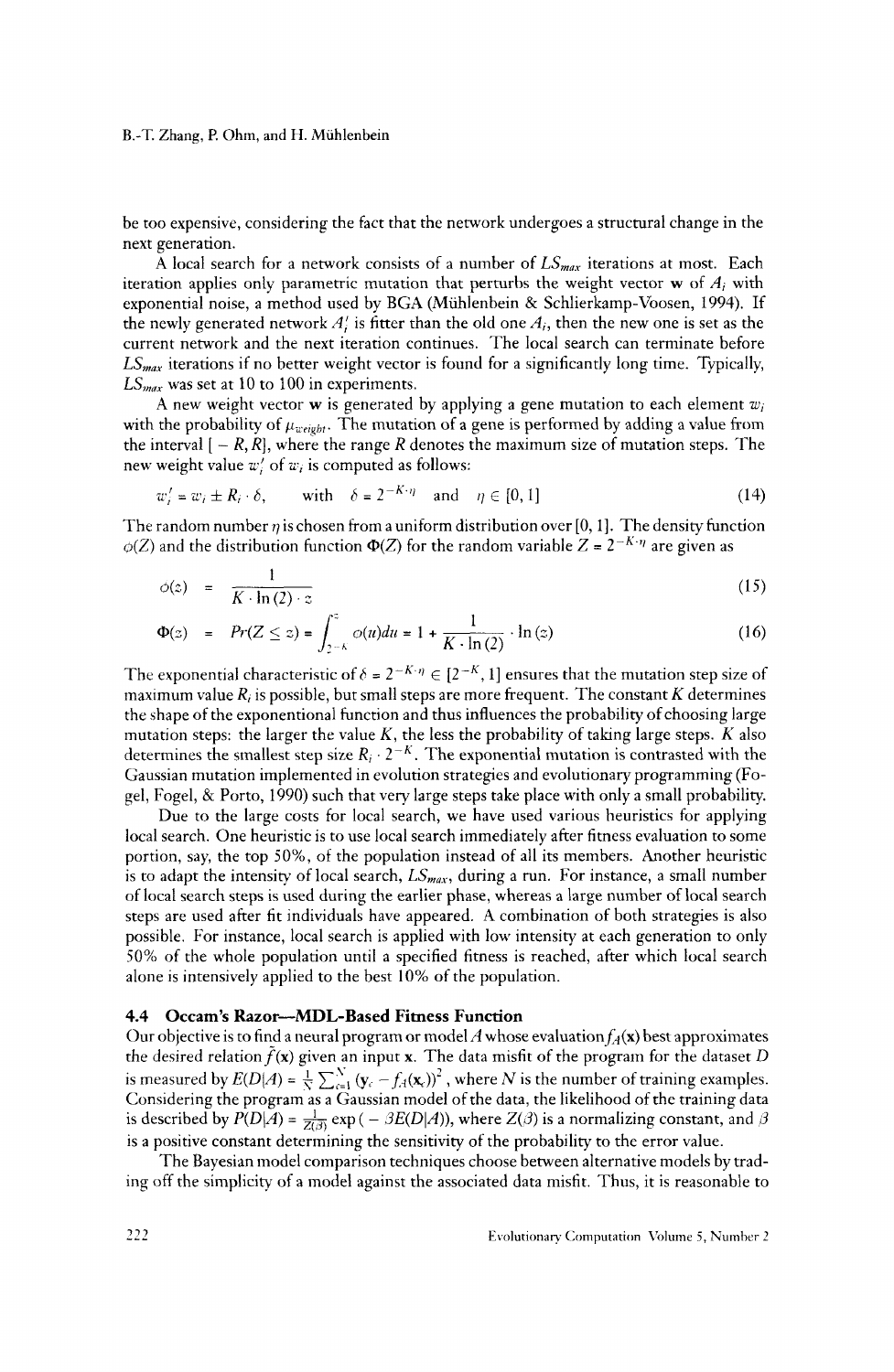define genetic programming as the maximization of the posterior probability:

$$
A_{best} = \arg \max_{A_i \in \mathcal{A}} \{ P(A_i | D) \} = \arg \max_{A_i \in \mathcal{A}} \{ P(D | A_i) P(A_i) \}
$$
(17)

where the arg function takes its argument as its result. Here the Bayes rule  $P(A|D)$  =  $P(D|A)P(A)/P(D)$  is used.

Though the Bayesian inference is very useful in theory, it is not very convenient to deal with in practice. Alternatively, we can use the model complexity; according to coding theory (Rissanen, 1986), if  $P(x)$  is given, then its code length is given as  $L(P(x)) = -\log(P(x))$ . Maximizing  $P(D|A)P(A)$  is thus equivalent to minimizing code length:

$$
L(A|D) = L(P(D|A)P(A)) = -\log(P(D|A)P(A)) = L(D|A) + L(A)
$$
\n(18)

where  $L(D|A) = -\log P(D|A)$  and  $L(A) = -\log P(A)$ . Here,  $L(D|A)$  is the code length of the data when encoded using the model *A* as a predictor for the data *D,* and *L(A)* is the length of the model itself. This leads to the MDL principle (Rissanen, 1986). The idea is to estimate the simplest density that has high likelihood by minimizing the total length of the description of the data:

$$
A_{best} = \arg\min_{A_i \in \mathcal{A}} \left\{ L(A_i|D) \right\} = \arg\min_{A_i \in \mathcal{A}} \left\{ L(D|A_i) + L(A_i) \right\}
$$
(19)

*An* implementation of MDL typically requires knowing the true underlying probability distribution or an approximation of it. In general, however, the distribution of underlying data structure is unknown, and the exact formula for the fitness function is impossible to obtain. This is why "pure" MDL approaches have some difficulty and should be used with care in GP.

Statistical theories suggest that too small a program lacks the learning capability, whereas too large a program may generalize poorly on unseen data (Geman, Bienenstock, & Doursat, 1992). A finite set of search points and the maximum depth of trees are usually set as userdefined parameters in order to control tree sizes, but an appropriate depth is not known beforehand. What we need in practice is a general mechanism that can flexibly control the program complexity to find the most parsimonious program while satisfying the desirable training accuracy.

For an effective balancing of accuracy and parsimony of evolved structures, we proposed (Zhang & Muhlenbein, 1995) to measure the fitness of a program *A,* given a training set *D*  in its most general form as

$$
F(A|D) = F_D + F_A = \beta E(D|A) + \alpha C(A)
$$
\n(20)

where the parameters  $\alpha$  and  $\beta$  control the trade-off between complexity  $C(A)$  and fitting error  $E(D|A)$  of the program. In this framework, GP is considered a search for a program that minimizes *F(AID),* or

$$
A_{best} = \arg\min_{A_i \in \mathcal{A}} \left\{ F(A_i|D) \right\} = \arg\min_{A_i \in \mathcal{A}} \left\{ \beta E(D|A_i) + \alpha C(A_i) \right\} \tag{21}
$$

Now we describe a general adaptive technique that balances  $\alpha$  and  $\beta$  in unknown environments. Care must be taken in applying the MDL principle to GP so that redundant structures are pruned when possible, but at the same time premature convergence is avoided. Avoiding the loss of diversity is especially important in early generations, whereas strong pruning is desirable to get parsimonious solutions and improve generalization performance later in the run.

Evolutionary Computation Volume 5, **Number** *2 223*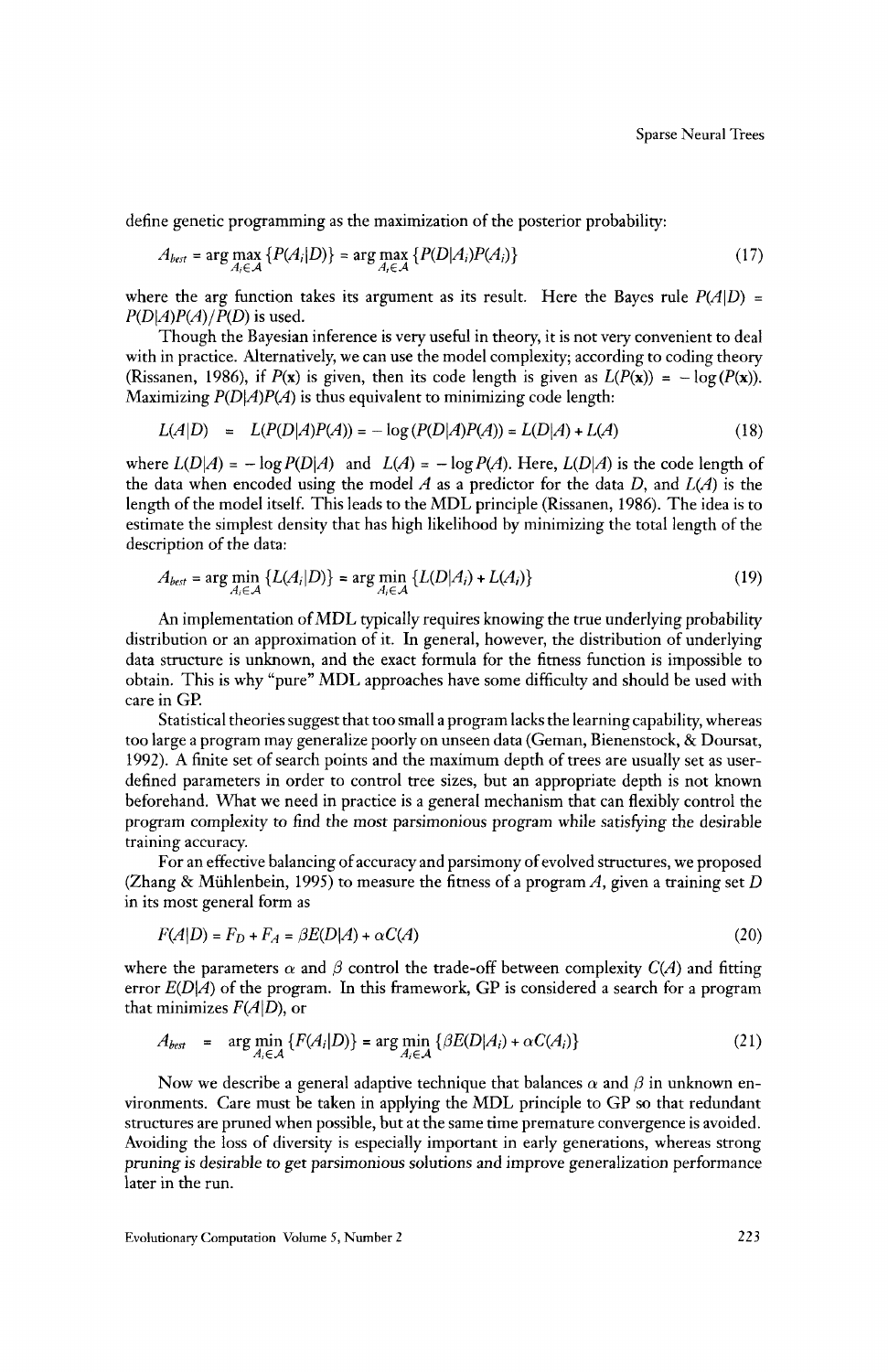B.-T. Zhang, **I!** Ohm, and H. Miihlenbein

To balance the parsimony with accuracy dynamically, we fix the error factor  $\beta$  at each generation and change the complexity factor  $\alpha$  adaptively. Let  $E_i(q)$  and  $C_i(q)$  denote the error and complexity of the *i*th individual at generation *g*. The raw complexity of neural trees can be measured as the sum of the number of units, weights, and layers. The fitness of an individual *i* at generation g is defined as follows:

$$
F_i(g) = E_i(g) + \alpha(g)C_i(g) \tag{22}
$$

where  $0 \le E_i(g) \le 1$  and  $C_i(g) > 0$  are assumed. Here,  $\alpha(g)$  is called the adaptive Occam factor and expressed as

$$
\alpha(g) = \begin{cases} \frac{1}{N^2} \frac{E_{\text{tot}}(g-1)}{C_{\text{tot}}(g)} & \text{if } E_{\text{best}}(g-1) > \epsilon \\ \frac{1}{N^2} \frac{1}{E_{\text{tot}}(g-1) \cdot C_{\text{tot}}(g)} & \text{otherwise} \end{cases}
$$
(23)

where *N* is the size of the training set. The user-defined constant  $\epsilon$  specifies the maximum training error allowed for the final solution.

Note that  $\alpha(g)$  depends on  $E_{best}(g-1)$  and  $\hat{C}_{best}(g)$ .  $E_{best}(g-1)$  is the error of the best program of generation  $g-1$ .  $\hat{C}_{best}(g)$  is the size of the best program at generation g estimated at generation  $g-1$  (see Zhang & Mühlenbein, 1995, for more details).  $\ddot{C}_{best}(g)$  is used for the normalization of the complexity factor. In essence, two adaptation phases are distinguished. When  $E_{best}(g - 1) > \epsilon$ ,  $\alpha(g)$  decreases as the training error falls, since  $E_{best}(g - 1) \leq 1$ . This encourages fast error reduction at the early stages of evolution. For  $E_{best}(g - 1) \leq \epsilon$ , in contrast, as  $E_{best}(g)$  approaches 0, the relative importance of complexity increases due to  $E_{b,rd}(g-1) \ll 1$ . This emphasizes stronger complexity reduction at the final stages to obtain parsimonious solutions.

Iba, Kurita, de Garis, and Sat0 (1993) have used a pure MDL criterion for GP. They defined fitness as simply the sum of error and complexity costs, followed by a normalization of the total costs. Therefore, the complexity value is as important as the error value in determining the total fitness value of an individual. This works perfectly when the coding scheme exactly reflects the true probability distribution of the environment. One drawback in this impiementation of the MDL principle is the lack of flexibility in balancing accuracy with parsimony in unknown environments. That is, there is a risk that the tree size may be penalized too much, resulting in premature convergence. In fact, Iba et al. (1993) remark that this kind of MDL approach should be used carefully when evolving other structures. In contrast, the adaptive Occam method is a general adaptive technique that balances parsimony and complexity of programs in an unknown environment.

#### *5* **Experimental Results and Analysis**

The goal in this section is to demonstrate the performance of the proposed method to solve problems of practical value. Sections 5.1 and 5.2 report the experimental results in comparison to previous work. Sections 5.3 and 5.4 analyze and discuss the properties of the method.

#### **5.1 Mackey-Glass Time Series**

One often-used benchmark problem for time series prediction is the Mackey-Glass differential equation, a dynamical system created as a model for blood flow:

$$
\frac{dx(t)}{dt} = \frac{ax(t-\tau)}{1+x^{10}(t-\tau)} - bx(t)
$$
\n(24)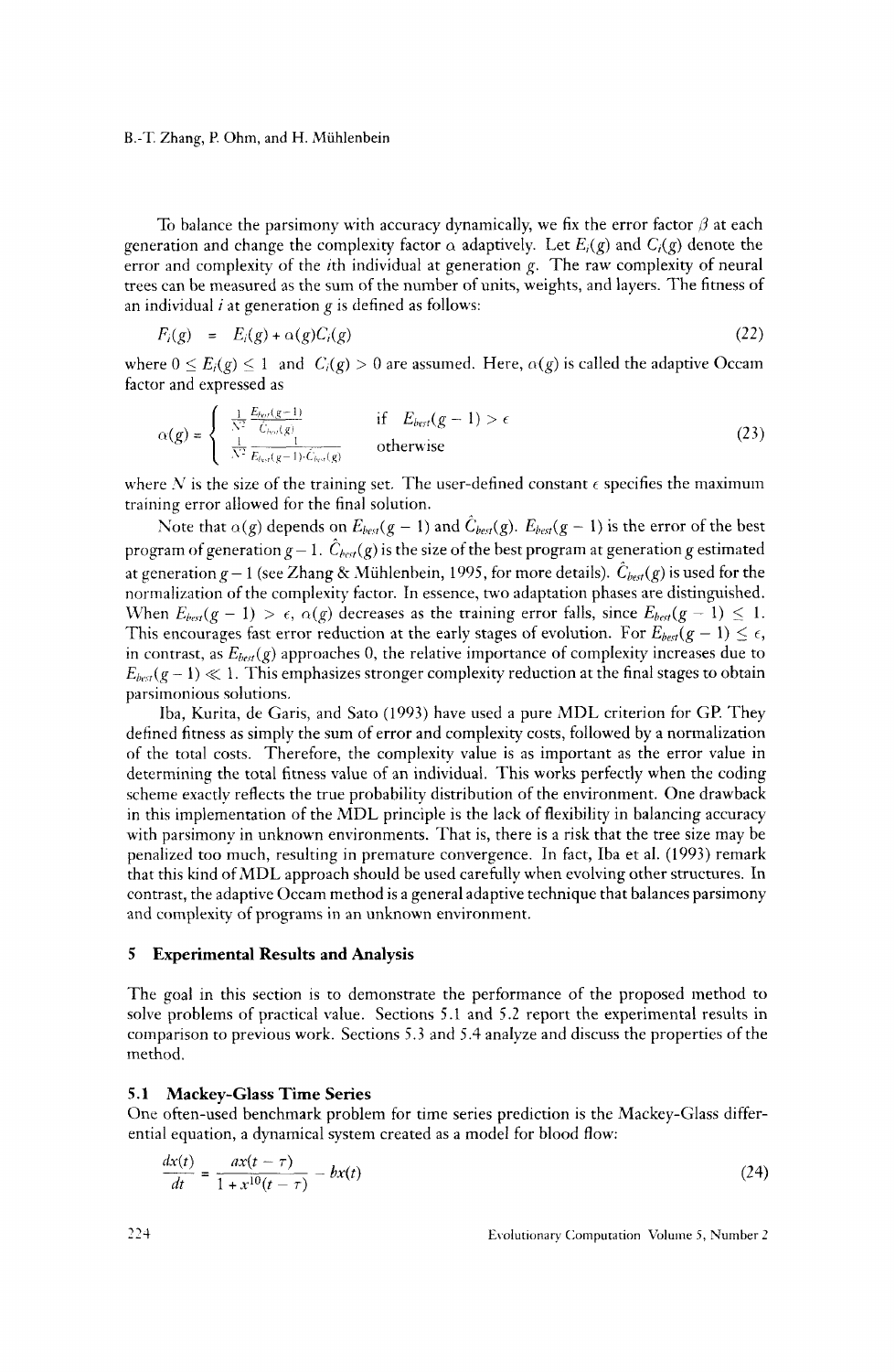

Figure *5.* Mackey-Glass time series.

For  $a = 0.2$ ,  $b = 0.1$ , and  $\tau = 17$ , the trajectory is chaotic and lies on an attractor of fractal dimension of approximately 2.1. **A** time series from this system is plotted in Figure 5. Iba et al. (1993) used this problem for the demonstration of STROGANOFE This problem has also been solved by GP based on a function set consisting of  $\{+, -, *, \%, \sin, \cos, k^{10}\}.$ Previous experiments used an instance of this problem with  $\tau = 30$  and a function set of  ${+, -, *, / ,sin, cos, exp10}.$ 

Since the initial values  $x(0)$  to  $x(17)$  were not given in the literature, and different authors have used different initial values, we have chosen the values so that the time series looks most like that of the method being compared:  $x_0 = 1.000$ ,  $x_1 = 1.002$ ,  $x_2 = 1.000$ ,  $x_3 = 0.992, x_4 = 0.983, x_5 = 0.973, x_6 = 0.966, x_7 = 0.963, x_8 = 0.972, x_9 = 0.987, x_{10} = 1.004,$  $x_{11} = 1.025, x_{12} = 1.049, x_{13} = 1.077, x_{14} = 1.101, x_{15} = 1.123, x_{16} = 1.139, \text{ and } x_{17} = 1.133.$ 

10, for the one-step-ahead prediction. Here, the problem is to learn  $x(t + 10) = \varphi((x(t), x(t + 1), \dots, x(t + 9))$ Figure 6 (left) shows the learning accuracy of the training data,  $x(t)$  values divided by

$$
x(t+10) = \varphi((x(t), x(t+1), \dots, x(t+9))
$$
\n(25)

STROGANOFF solved this problem with a prediction error of  $4.7 \times 10^{-6}$  (Iba et al., 1993). It used second-order polynomials and took 1740 generations with a population size of 60. The solution was 13 polynomials of degree 2, containing 6 parameters each and 78 parameters in total. Parameter fitting of the polynomials was performed by the least mean squares method.

Figure 6 (right) plots our results on the one-step-ahead prediction for the test data that are the continuing series. This run was made with a population size of  $M = 200$  for 80 generations. The neural tree structure evolved for the above performance contained 59 weights with 13 hidden units. The mean squared error of this solution is  $0.6 \times 10^{-6}$ . This error is eight times lower than the result of STROGANOFF described above. The results are summarized in Table 1.

Figure 7 (top) shows the neural tree evolved to generate the series in Figure 6 compared with the structure evolved by STROGANOFF (Fig. 7, bottom right). Figure 7 (bottom left) depicts another neural tree that results in a somewhat worse performance but has a very sparse structure. The evolutionary method seems to assign different credit to different inputs to find problem-specific solutions. It is interesting to observe in the neural tree solution that the inputs of the near past, such as  $x(10), x(9), x(8)$ , etc., appear more often than the inputs with greater distance in the series; and in general,  $x(t - 1)$  appeared more often than the other inputs in solutions evolved in most experiments.

This property of automatic architecture (feature) selection is an advantage of GP over the standard backpropagation in which an appropriate structure must be provided by the designer. In another set of experiments, we found that although backpropagation networks could achieve predictive accuracy comparable to the best neural tree, they required a good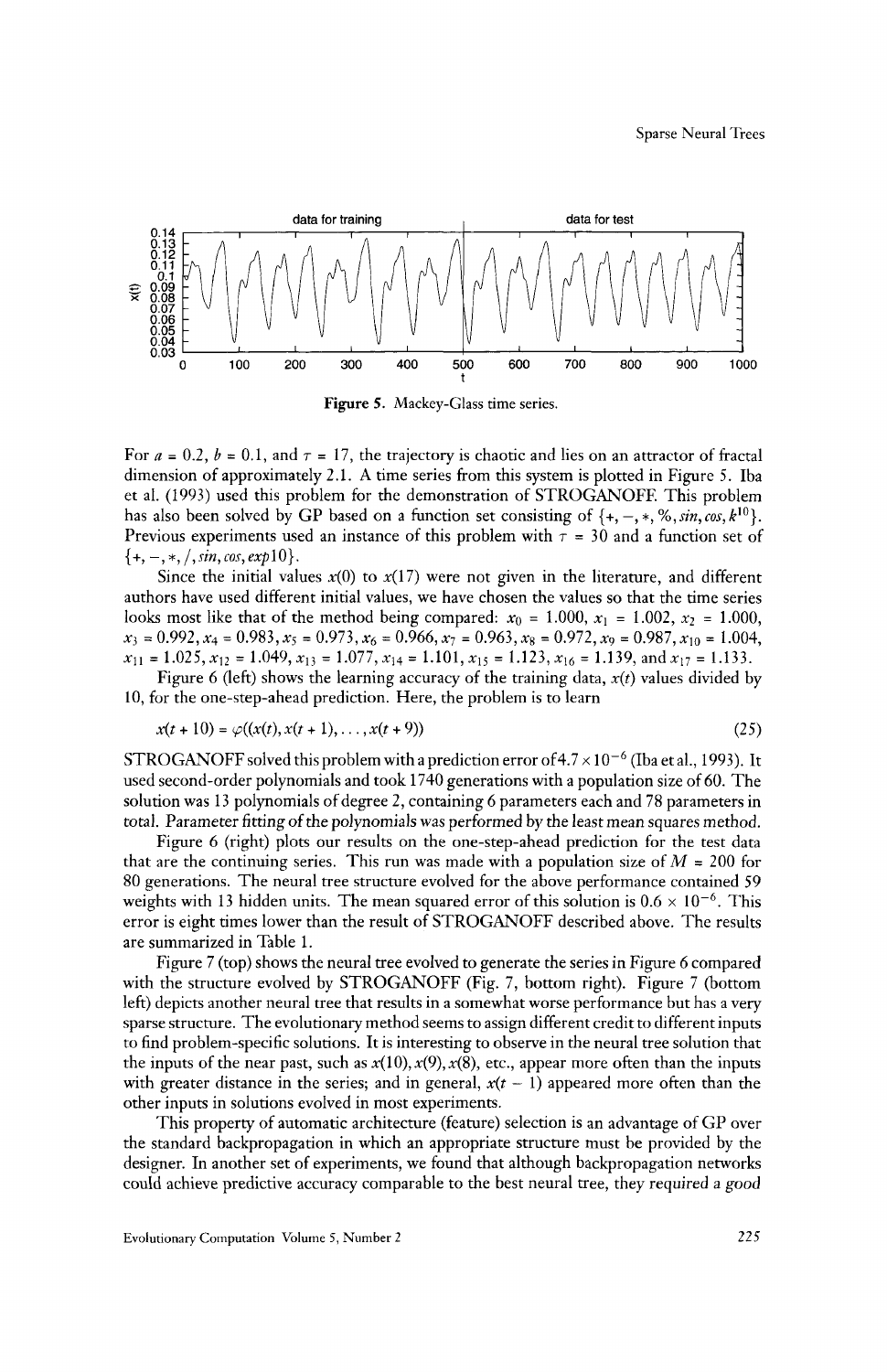

Figure 6. Results for the Mackey-Glass time series data: (top left) training performance; (top right) one-step-ahead prediction performance. The thick curves denote the true values and the thin curves the predicted values. (Bottom) The plots show the difference between the true and predicted values. The maximum difference is  $\pm 0.003$ .

Table 1. Comparison of prediction results for the test data of the Mackey-Glass problem.

|                   |          |            | Prediction            | Hidden |       |        |
|-------------------|----------|------------|-----------------------|--------|-------|--------|
| Method            | Pop Size | Generation | Error                 | Units  | Units | Lavers |
| <b>STROGANOFF</b> |          | 740        | $4.7 \times 10^{-6}$  |        |       |        |
| Neural trees      | 200      | 60         | $10.6 \times 10^{-6}$ |        |       |        |

network structure that usually contained more parameters than the best neural trees. Detailed results are shown in Table *2.* Here, the performance was measured in terms of the root mean square error divided by the standard deviation of the data.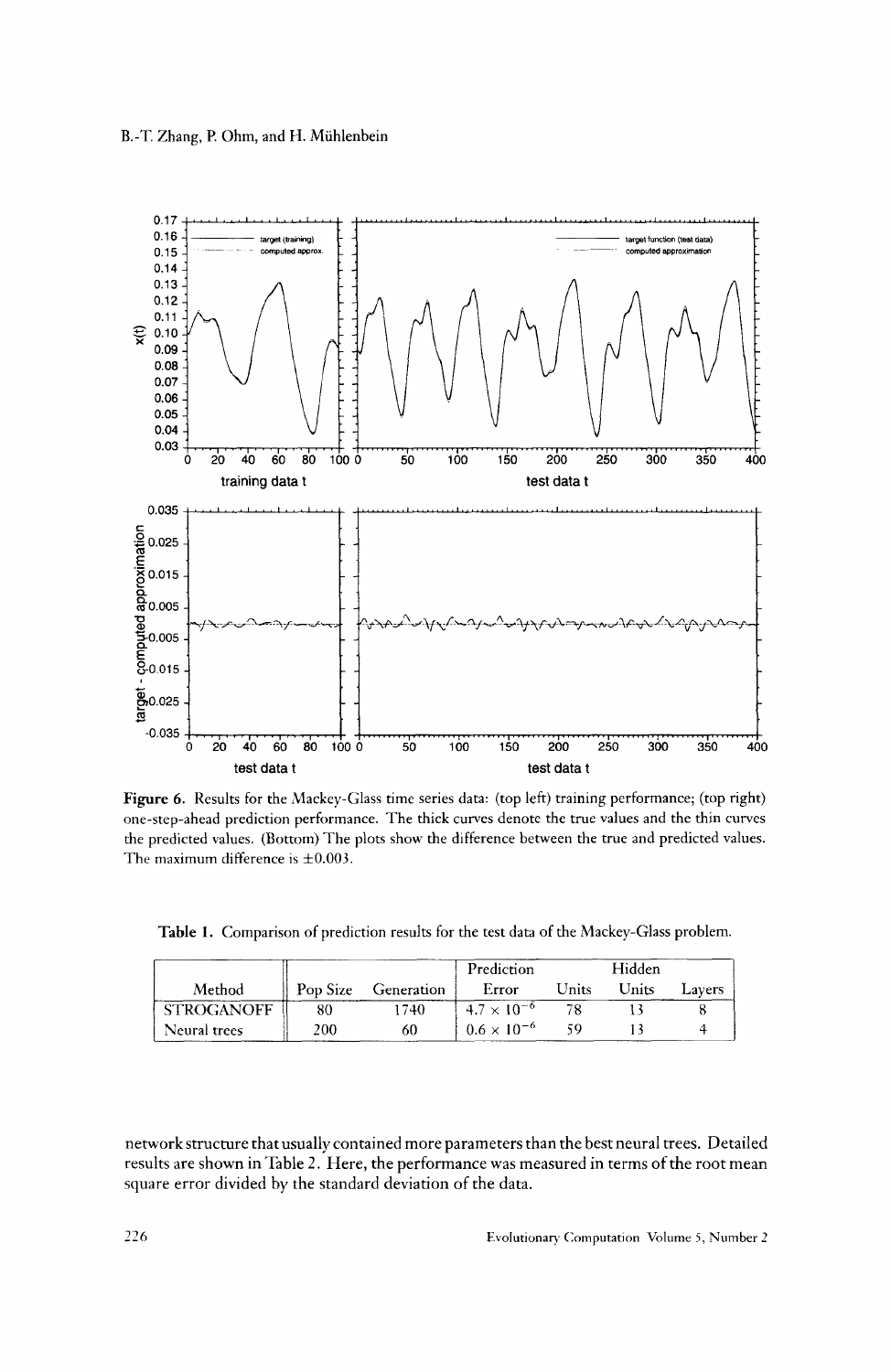

**Figure 7.** Sample solutions for the Mackey-Glass time series: (top and bottom left) neural tree solutions, (bottom right) the solution obtained by STROGANOFF.

**Table 2.** Comparison of neural tree results against backpropagation networks for another set of Mackey-Glass experiments. Neural trees were evolved for 80 generations with a population size of 100.

|                   | Hidden | Num.    | Training | Prediction |
|-------------------|--------|---------|----------|------------|
| Method            | Units  | Weights | Error    | Error      |
| Neural trees      | 30     | 153     | 0.52     | 0.58       |
| Backpropagation 1 | 100    | 601     | 0.53     | 0.56       |
| Backpropagation 2 | 300    | 1801    | 0.69     | 0.84       |

#### *5.2*  **Chaos in a Far-Infrared NH3 Laser**

Figure **8** shows a series of 1000 measurements of chaotic intensity fluctuations. This data set was generated by sampling every other data point from far-infrared  $NH_3$  laser data in a physics laboratory. The prediction of the data is sufficiently difficult to have been used as a benchmark problem in the 1992 Santa Fe time series competition (Hiibner, Weiss, Abraham, & Tang, 1993). Although the time series can approximately be described by three coupled nonlinear ordinary differential equations, the first 500 data points used for training show only *two* of five collapses, and thus the prediction of the next collapse is a difficult task based on so few instances. Although other methods, such as state-space reconstruction and standard backpropagation networks, could achieve satisfactory results for this problem, their design required careful analysis of the problem. The main objective of our experiments is to demonstrate a comparable performance of the neural trees designed automatically by an evolutionary process.

The training set was generated from the time series as follows: three contiguous values  $x_1(t)$ ,  $x_2(t)$ ,  $x_3(t)$  were used as input for the tth training pattern, and the immediate next point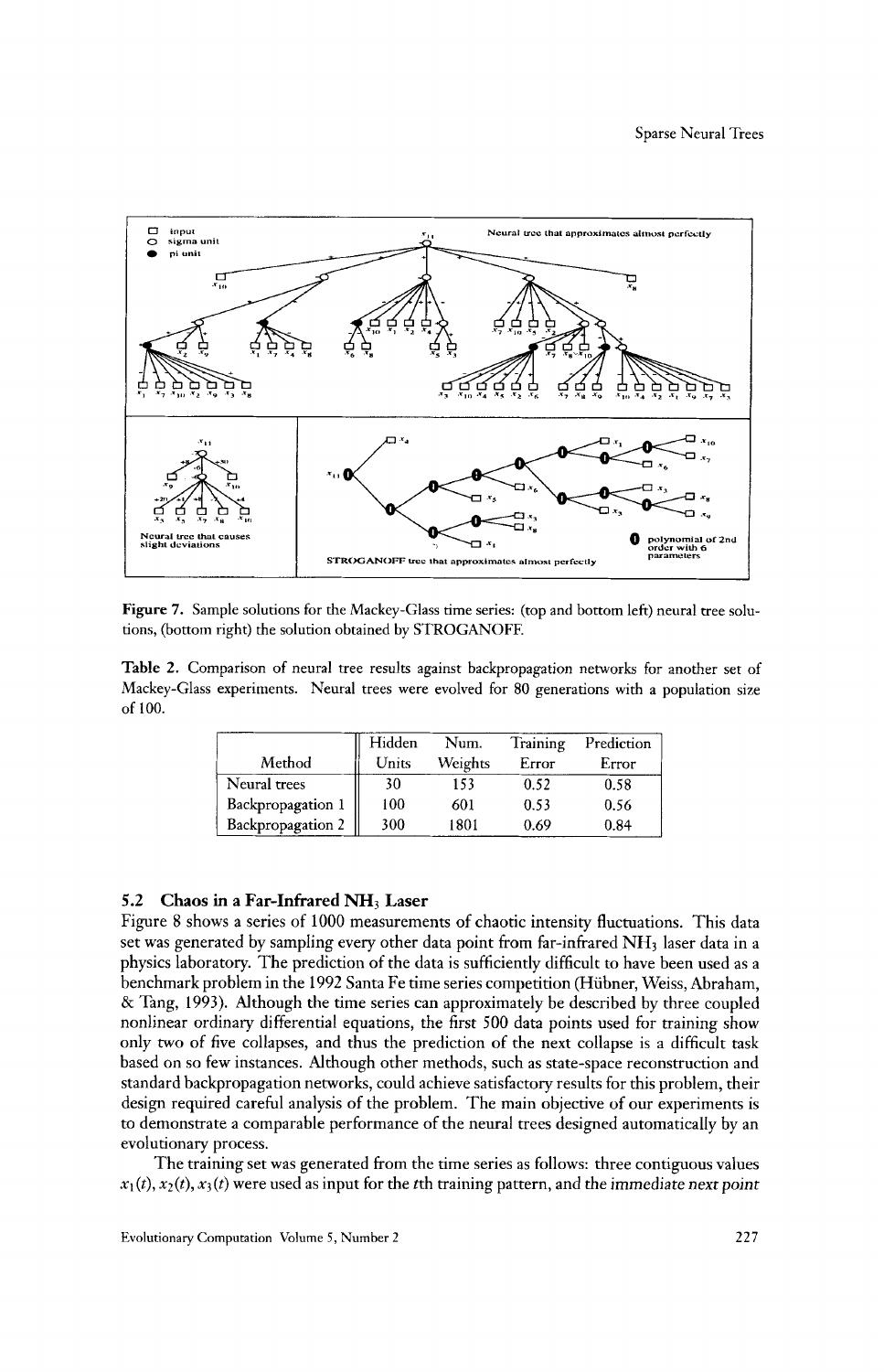#### B.-T. Zhang, P. Ohm, and H. Mühlenbein



**Figure 8.** Laser intensity time series.

 $x_+(t)$  was used as the target value  $y(t)$  to be predicted. Figure 9 (top) shows the learning accuracy for the training data, which contained SO0 data points. Figure 9 (middle) plots the one-step-ahead prediction for the next SO0 test points, which were not shown during the training phase. Figure 9 (bottom) is the difference between the true output and the predicted output for the test data. At the collapse points near *t* = 30,260, and 470, larger differences are observed than at the other data points. This is because the training data contained only two collapse points. This run was made with a population size of  $M = 250$  for 150 generations. The parameter  $LS_{max}$  was set to 20.

The convergence characteristics of the best and worst runs of 20 runs for learning the laser time series are depicted in Figure 10. The left-hand figure depicts the evolution of fitness and error, whereas the right-hand figure shows the results in terms of correct classification rate. The prediction output was counted as correct when it fell within the acceptance interval of the true value. Due to the elitist selection strategy, the fitness values of the best individuals decrease monotonically.

It can be observed in Figure 10 (left) that the difference between fitness and error is large in early generations but is smaller as generation goes on. This indicates that the early stage focuses more on structural adaptation rather than parametric learning, the role of which reverses in the later stage. This is the reason why, given a limited resource, weight mutations should be intensively used instead of structural crossovers. The fast decrease in fitness values around generation 100 in Figure 10 (left) is due to the increased intensity of local search,  $LS_{max}$  = 1000, after reaching the fitness threshold. The corresponding improvement in classification rate is also seen in Figure 10 (right).

#### **5.3 Occam's Razor and Solution Quality**

Occam's razor is a principle of parsimony that says that the simpler model should be preferred to complex models if all other things are equal. The effect of the Occam factor was investigated on the solution accuracy and complexity. In particular, we analyzed the generalization performance of various complex trees for the prediction of the laser and Mackey-Glass time series. **A** more broad and detailed treatment of this issue can be found in our previous work (Zhang *8r* Muhlenbein, 1995).

Figure I1 (left) compares the generalization accuracy for two different runs with the laser data. One run was made using Occam's Razor in its fitness function (MDL-based fitness measure) and resulted in a relatively small neural tree structure of 3 layers containing 8 hidden units and 19 units in total. The other run was made without using a complexity penalty (but also used a maximum complexity limit), resulting in a larger structure of *S* layers containing 12 hidden units and a total of 37 units. The use of the complexity penalty evolved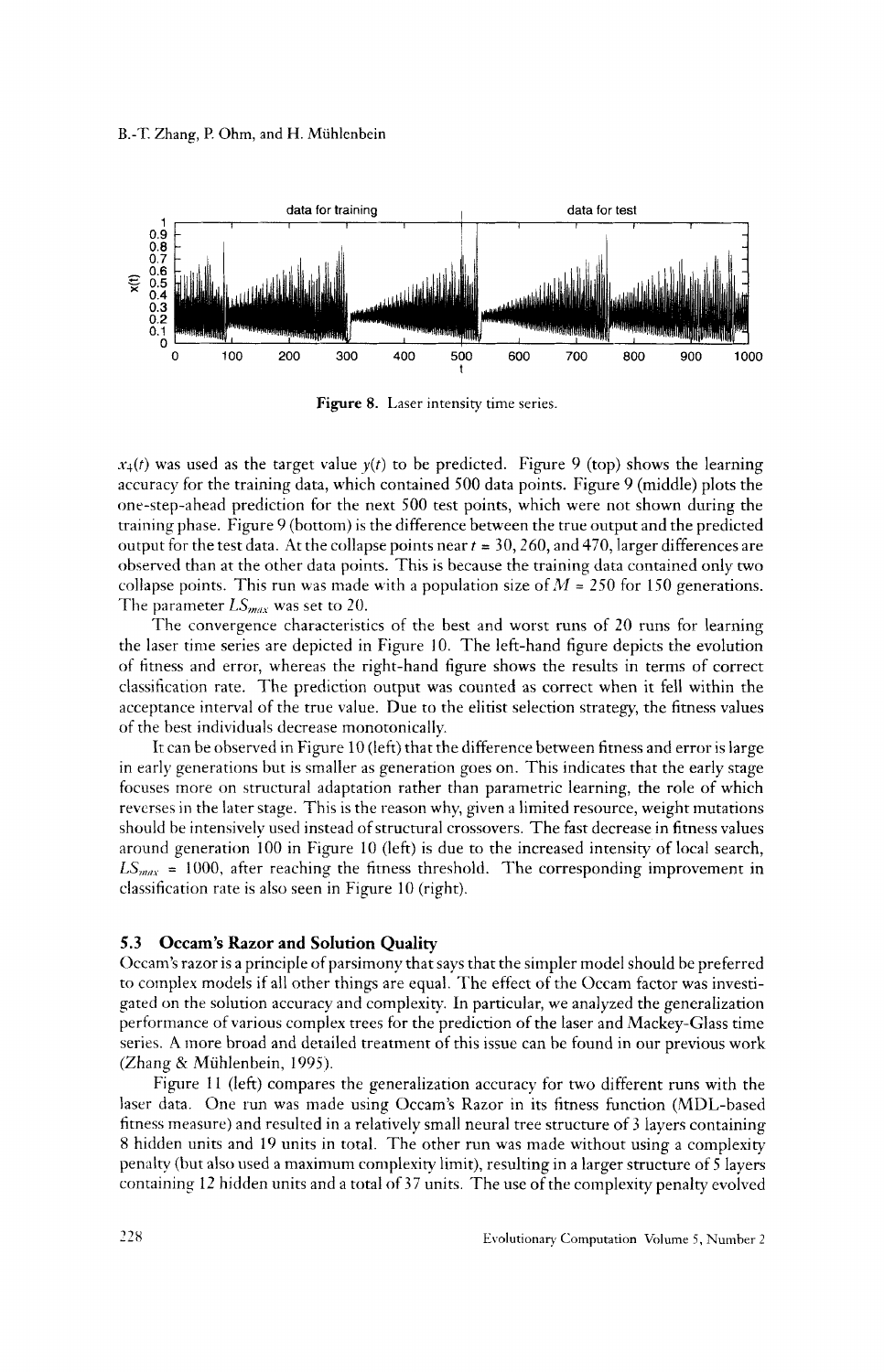

Figure 9. Results for the laser intensity time series: (top) performance for the training data; (middle two) prediction performance for the test data; (bottom) difference between true values and predicted values for the test data.

Evolutionary Computation Volume 5, Number 2 **229**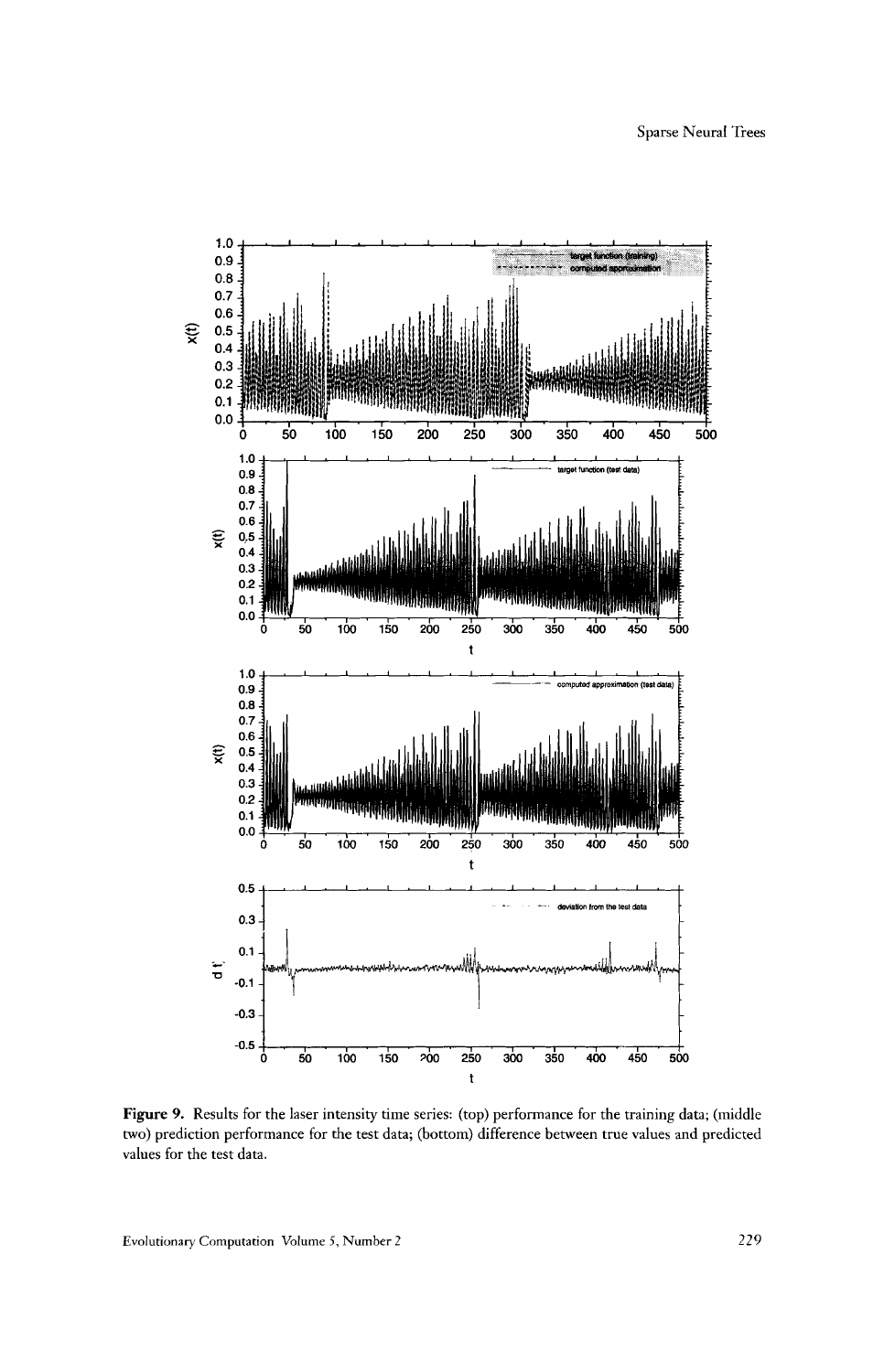#### B.-T Zhang, P. Ohm, and H. Muhlenbein



**Figure 10.** Evolution of performance for the best and worst runs for the laser data: (left) fitness and error for the best and worst individuals; (right) performance in percent of correct classifications.



**Figure 11.** Generalization performance of two solutions with differing complexity: (left) laser data; (right) prediction of Mackey-Glass series  $x(t)$  from  $x(t - 85)$ ,  $x(t - 91)$ , and  $x(t - 97)$ . OR indicates Occam's razor; **u** indicates units; hu indicates hidden units.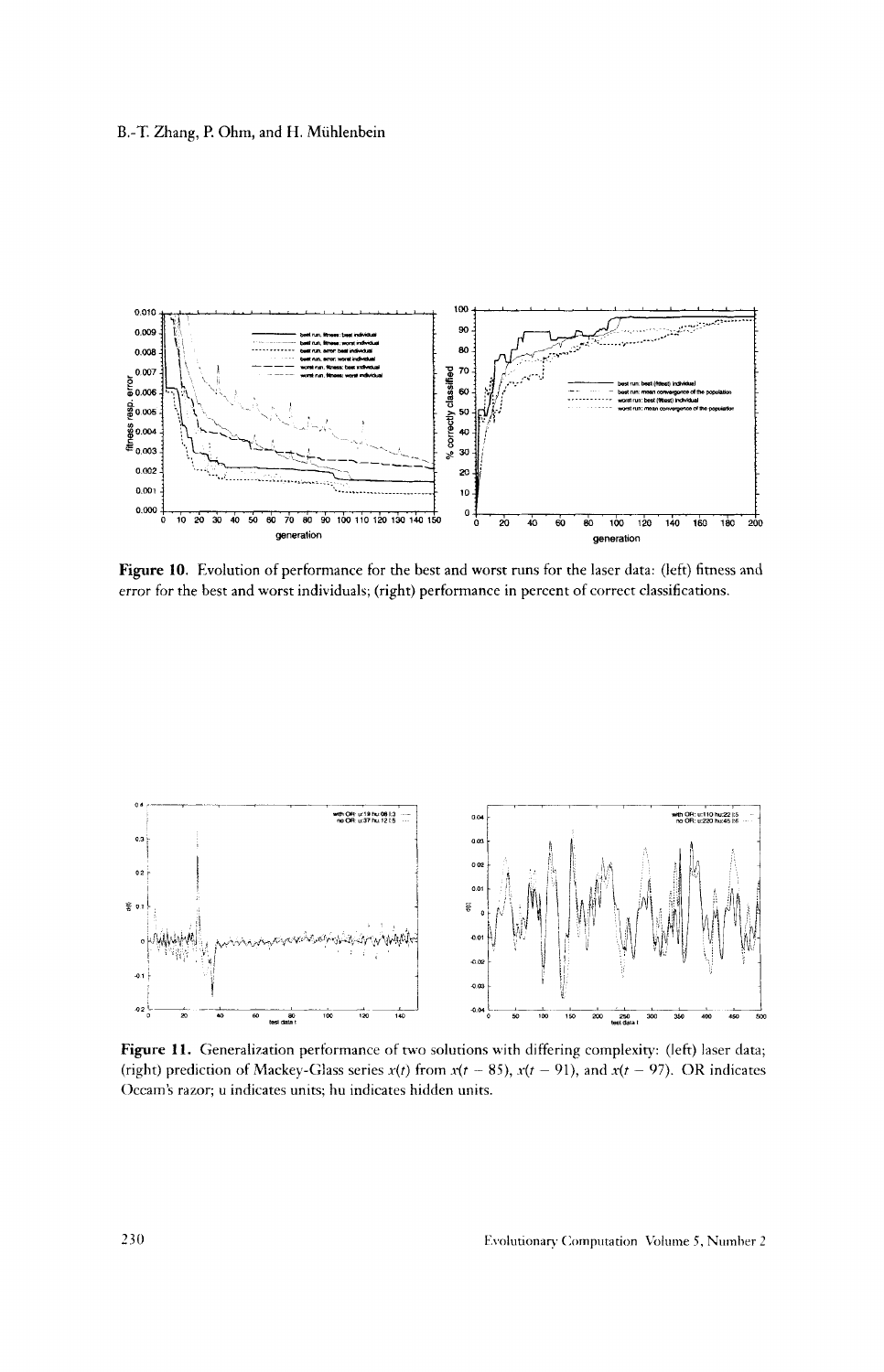

**Figure 12.** Evolution of fitness and complexity for the laser data. For this experiment, the local search was applied after generation (gen) 90, before which crossover and mutation were used as well. (Left) The top *two* curves plot the fitness of the worst (Wfit) and best (Bfit) individuals, and the bottom **two**  curves show the error of the worst (Werr) and best (Berr) individuals, respectively. (Right) The top and bottom curves show the size of worst and best individuals, whereas the middle curve is the mean size of the population.

a more parsimonious structure. The dotted line in Figure 11 (left) shows the error made by the large tree, which is generally larger than the error made by the smaller tree.

Figure 11 (right) plots similar results obtained for the Mackey-Glass time series data. Here, the problem was to predict  $x(t)$  from  $x(t - 85)$ ,  $x(t - 91)$ , and  $x(t - 97)$ , and the tree with 220 units caused a larger generalization error than the tree with 110 units. The results demonstrate that the generalization performance of smaller trees is better than that of the larger ones, and the use of Occam's razor is useful for improving generalization accuracy. The generality of this argument both in theory and practice was extensively studied in Zhang and Mühlenbein (1995).

Figure 12 (left) plots the evolution of fitness and error of the best and worst individuals in each generation. The fast reduction in the error curves after generation 90 is due to the intensive application of local search. The evolution of program complexity in terms of the number of layers is shown in Figure 12 (right). Comparing both figures, a tendency is observed for the program size to first grow and then shrink, during which the error of the best individual steadily decreases. This demonstrates the desired effect of the Occam's razor implemented in our MDL-based adaptive fitness function; it promotes the growth of trees when significant error reduction is required, whereas it prefers smaller trees to larger ones when their errors are comparable.

#### **5.4 Library of Building Blocks**

The library can be considered a population of partial solutions that gets fitter during evolution. New, fitter solutions are stored, and old, worse subsolutions get replaced. The library plays the role of a kind of memory for good partial solutions and complements the genetic material in the population.

Figure 13 compares the final results with and without the library for the infrared laser problem. The comparison was made in terms of best and population-average performances for 40 runs each. **A** clear improvement of performance was achieved by using the library both for the best individual and the average performance of the population.

For a more detailed analysis of the effect of the library, we examined the improvement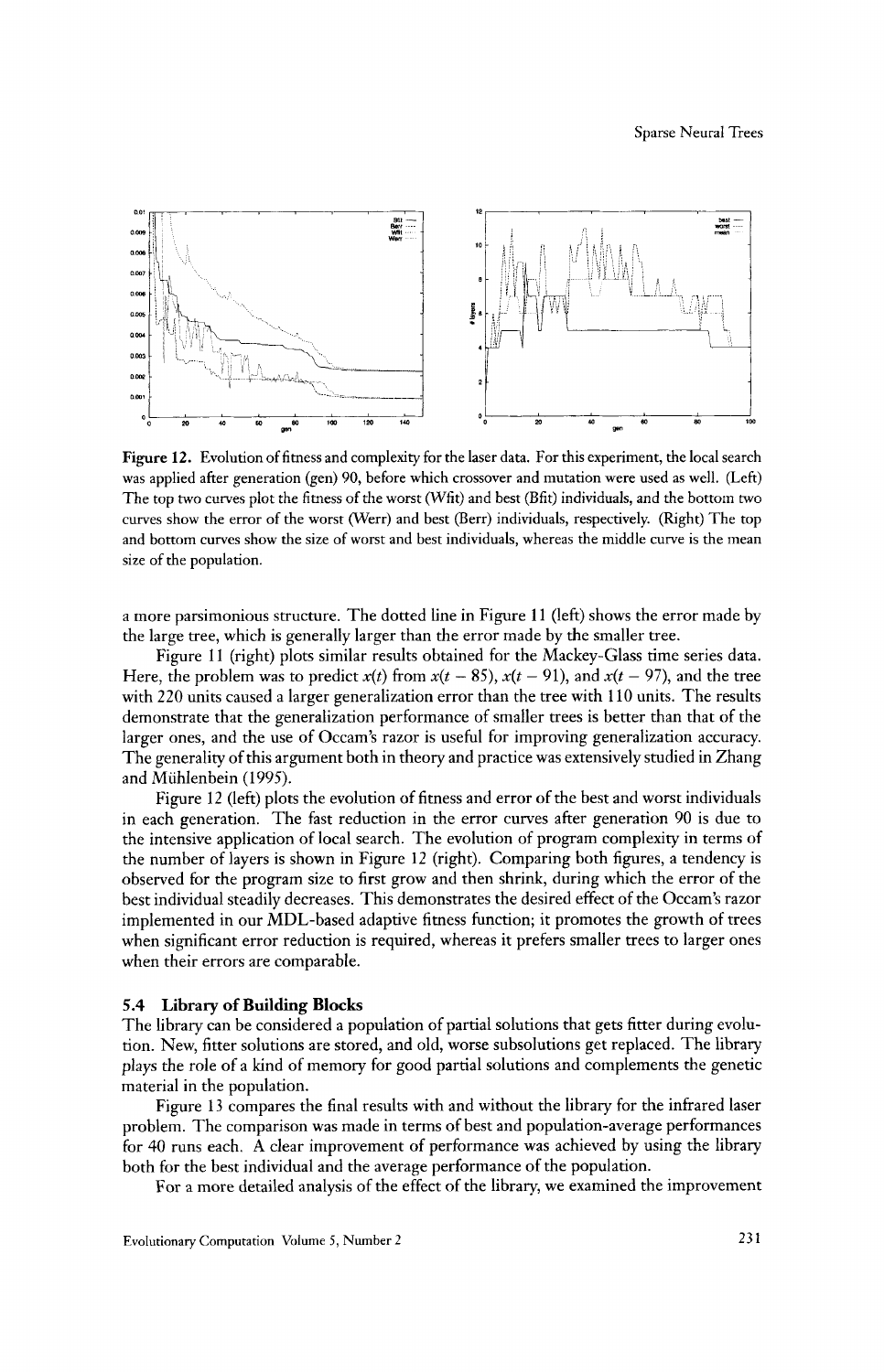#### B.-T. Zhang, P. Ohm, and H. Miihlenbein



Figure 13. The effect of library. (Left) The leftmost two bars show the best and population-average (pop. avg.) fitness with library (lib.), whereas the rightmost two bars are the best and population-average fitness without library. Forty runs were made for each. (Right) S-bars indicate the best positive effect on the fitness difference immediately after injection of building blocks, and M-bars denote the negative effect on the difference in average fitness.



**Figure 14.** Comparison of fitness evolution with and without library (lib.). (Left) The top two curves plot the average fitness of best individuals for 50 runs on the laser data: the upper one without using library, the lower one with library. The bottom two curves are results for typical runs. (Right) The top rwo curves show the best fitness evolution without library and the bottom two the results of typical runs with library for learning a noisy polynomial function of degree *3.* gen indicates generation.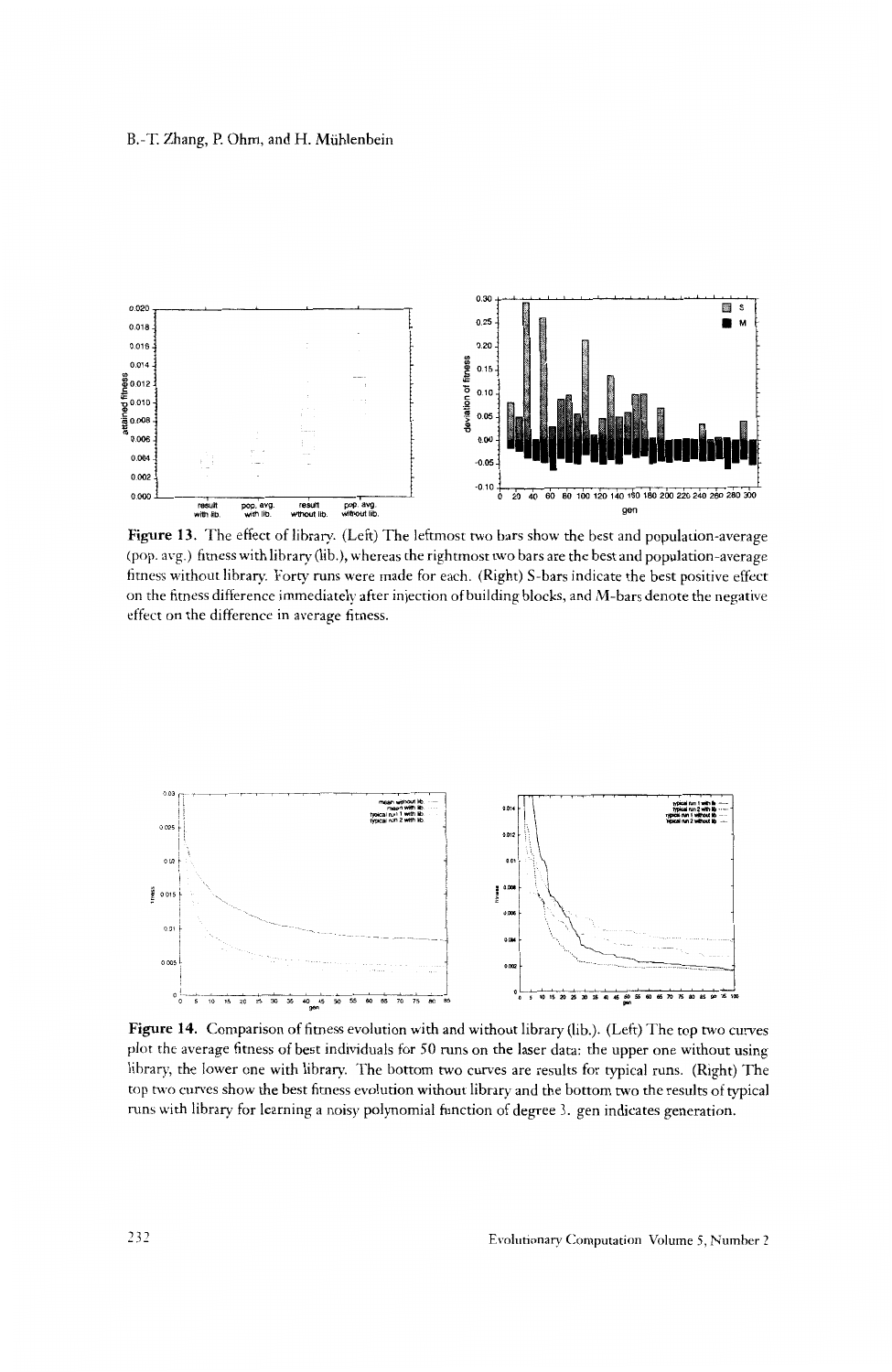of fitness values "immediately" after the insertion of building blocks. We also measured the average improvement of all individuals every 10 generations. It turned out that the best performance was significantly improved, but the average fitness was decreased. The negative effect on the average performance seems attributable to the fact that the performance was measured immediately after the building block insertion. The longer term effects, however, tend to be positive, since the weights of the inserted subtree get fitted to the new context during further generations.

Figure 14 plots the fitness evolution for runs with library in comparison to those without using library. The top two curves of the left-hand figure compare the average fitness of best individuals for 50 runs on the laser data, showing a clear positive effect on convergence speed of using library. Also shown are two typical runs with library. In many other applications that we examined, the use of library has led to a better solution in terms of both accuracy and parsimony, as exemplified in Figure 14 (right). Here, the top two curves plot the best fitness without library, whereas the bottom two show the results with library for learning a noisy polynomial function of degree **3.** 

#### **6 Conclusions**

**A** hybrid evolutionary framework was presented that combines GP and the breeder genetic algorithm for the induction of a broad class of HONNs. The neural tree-encoding scheme was introduced and successfully applied to time series prediction problems of practical interest.

Although the method presented can best be described in the GP paradigm, it has several interesting features that extend the standard GP method. As opposed to other GP-evolved programs, the neural programs contain a large number of numerical as well as symbolic variables, posing a situation in which structures and parameters have to coevolve. The present work exemplifies how to effectively extend the dynamic structure adaptation capability of GP through another evolutionary algorithm for parametric learning.

Empirical studies have shown that the early stage focuses more on structural adaptation rather than parametric learning, the role of which reverses later in the run. Considering this observation and the fact that local search is expensive, we applied the local search to some portion of the population instead of all its members. The intensity of local search was also adapted during the run. Generally, it is recommended to use a small *LSmar* for a large portion of the population early in the run and a large  $LS_{max}$  for a small portion of the population later in the run.

The generality of our approach is contrasted with various existing methods for the synthesis of higher order networks that investigate only restricted topological subsets rather than the complete class of networkarchitectures. This rather ambitious goal (see the Appendix for a complexity analysis of the problem) could be achieved by taking an evolutionary approach that allows minimal representational constraints. The problem of "bloating" or unlimited growth of programs was dealt with by MDL-based parsimony control. The efficiency of the tree induction process was further enhanced by incorporating several mechanisms, such as libraries of building blocks, local fitness-dependent crossover, injection and pruning of building blocks, as well as scheduling of the intensity and sequence of genetic *operators.*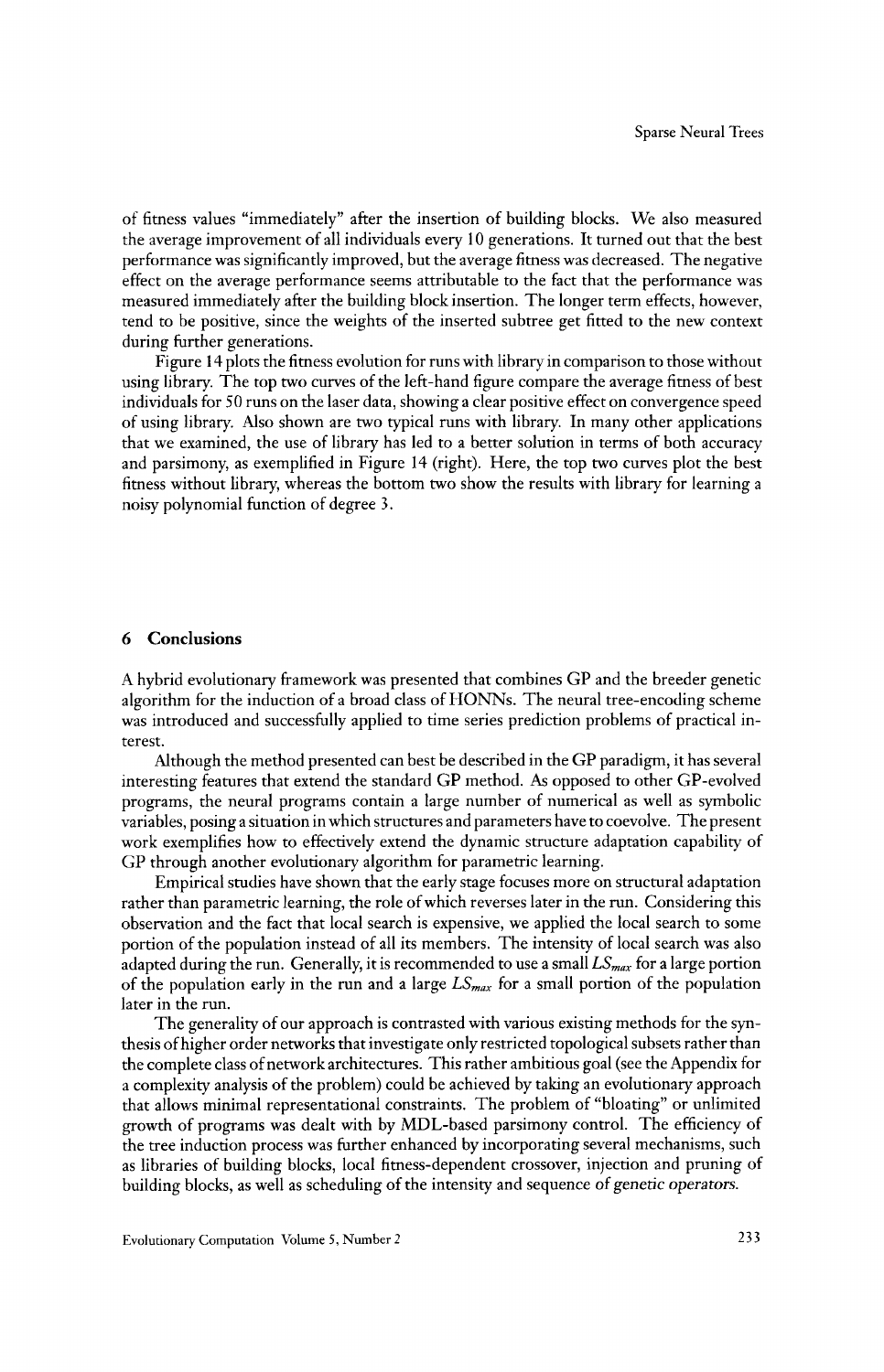B.-T. Zhang, **P.** Ohm, and H. Miihlenbein

#### **Appendix. Theoretical Complexity of Neural Tree Induction**

We analyze computational requirements for solving the problem of neural tree induction. For simplicity, our analysis focuses on the set  $\mathcal{NT}(d, b)$  of complete neural trees of depth *d* and branching factor *b.* The size of architecture space will first be calculated and then the size of parameter space.

Consider a complete tree of depth *d* and branching factor *b.* The number of nonterminal nodes in this tree structure is

$$
1 + b^{1} + b^{2} + b^{3} + \dots + b^{d-1} = \frac{b^{d} - 1}{b - 1}
$$
 (A1)

The number of terminal nodes is  $b<sup>d</sup>$ . An instance of the tree consists of the nonterminal nodes with associated labels chosen from the function set  $\mathcal F$  and the terminal nodes instantiated with labels from the terminal set T. Thus, the number of possible architectures  $\mathcal{NT}(d, b)$  is given by

$$
|\mathcal{A}| = |\mathcal{F}|^{\frac{p^t - 1}{p - 1}} \cdot |\mathcal{T}|^{p^t}
$$
 (A2)

where  $|\mathcal{F}|$  and  $|\mathcal{T}|$  are the sizes of  $\mathcal F$  and  $\mathcal T$ , respectively.

The parameters in the neural trees consist of connection weights and biases. The number of weights in the complete tree of depth  $d$  and branching factor  $b$  is the same as the number of nonterminal plus terminal nodes minus one (root node):

$$
b^1 + b^2 + b^3 + \dots + b^d = \frac{b^{d+1} - b}{b - 1}
$$
 (A3)

The number of biases is the same as the number of nonterminal nodes:  $(b^d-1)/(b-1)$ . The total number of parameters is the sum of both:

$$
\frac{b^{d+1} - b}{b - 1} + \frac{b^d - 1}{b - 1} = \frac{b^{d+1} + b^d - b - 1}{b - 1}
$$
 (A4)

If we assume for simplicity that the parameter takes a value from a set  $\mathcal V$  of finite size  $|\mathcal V|$ , the size of the parameter space is given by

$$
|\mathcal{W}| = |\mathcal{V}|^{\frac{p^{d-1} + p^d - h - 1}{h - 1}}
$$
 (A5)

As an illustration, consider the program space of  $|\mathcal{F}| = |\{\Sigma, \Pi\}| = 2$ ,  $|T| = 5$ ,  $d = 3$ ,  $b = 5$ , and  $|V| = 100$ . In this case, the size of the structure space is  $|A| = 2^{31} \cdot 5^{125}$ , and the size of the weight space amounts to  $|W| = 100^{186}$ , which prohibits any exhaustive search methods.

#### **Acknowledgments**

Thanks to Peter J. Angeline and anonymous reviewers for invaluable comments on previous versions of this paper. This research was supported in part by grants from Real World Computing Partnership (RWCP) and KOSEF (961 -0901-001-2).

#### **References**

Angeline, P. J., & Pollack, J. B. (1993). Coevolving high-level representations. In C. G. Langton (Ed.), *.4rtzfirul llfe III.* Reading, MA: Addison-Wesley.

Angeline, P. J., Saunders, G. M., & Pollack, J. B. (1994). An evolutionary algorithm that constructs recurrent neural networks. *IEEE Transactions on Neural Networks*,  $5(1)$ ,  $54-65$ .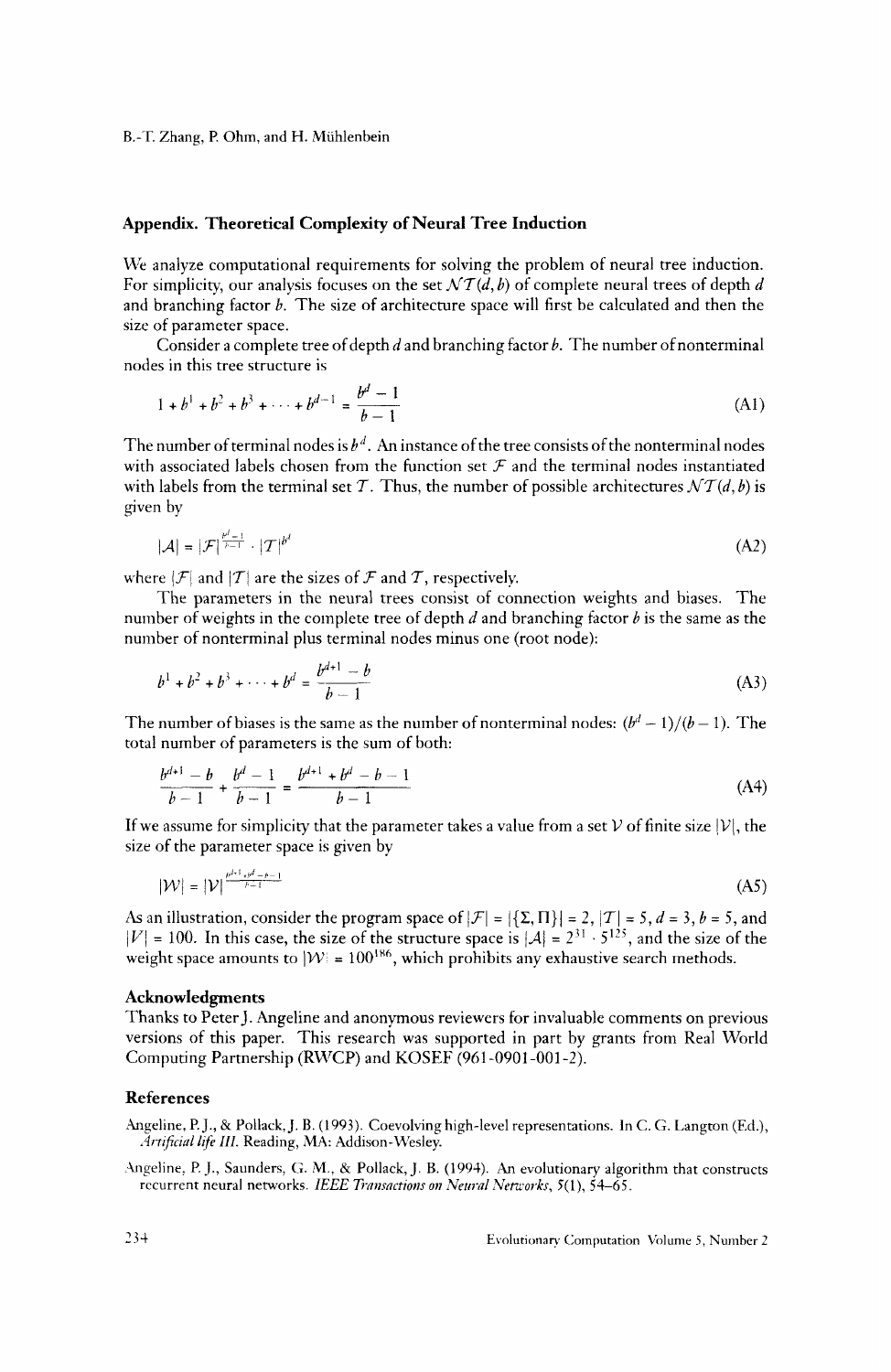- Balakrishnan, K., & Honavar, V. (1995). *Evolutionary design ofneural architectures* (Tech. Rep. No. CS-TR-95-01). Ames, IA: Iowa State University, Department of Computer Science, Artificial Intelligence Laboratory.
- Belew, R. K., McInerney, J., & Schraudolph, N. N. (1991). Evolving networks: using genetic algorithms with connectionist learning. In C. **G.** Langton, C. Taylor, J. D. Farmer, & S. Rasmussen (Eds.), *Artificial Life II. SFI studies in the science of complexity: Vol. X. Reading, MA: Addison-Wesley.*
- Fahner, G., & Eckmiller, R. (1994). Structural adaptation of parsimonious higher-order neural classifiers. *Neural Networks,* 7(2), 279-289.
- Fogel, D. B., Fogel, L. J., & Porto, V. W. (1990). Evolving neural networks. *Biological Cybernetics,* 6?, 487493.
- Geman, S., Bienenstock, E., & Doursat, R. (1992). Neural networks and the bias/variance dilemma. *Neural Computation, 4,* 1-58.
- Giles, C. L., & Maxwell, T. (1987). Learning, invariance, and generalization in high-order neural networks. *Applied Optics*, 26(23), 4972-4978.
- Goldberg, D. E. (1989). Genetic algorithms and Walsh functions. *Complex Systems, 3,* 129-152.
- Gruau, F. (1993). Genetic synthesis of modular neural networks. In S. Forrest (Ed.), *Proceedings*  of *the Fijih International Conference on Genetic Algorithms* (pp. 3 18-32 5). San Mateo, CA: Morgan Kaufmann.
- Hiibner, H., Weiss, C. O., Abraham, N. B., & Tang, D. (1993). Lorenz-like chaos in nhj-fir laser. In A. Weigend & N. Gershenfeld (Eds.), *Time series prediction: Forecasting the fiture and understanding the past* (pp. 73-104). Reading, MA: Addison-Wesley.
- Iba, H., Kurita, T., de Garis, H., & Sato, T (1993). System identification using structured genetic algorithms. In *S.* Forrest (Ed.), *Proceedings* of *the Fifh International Conference on Genetic Algorithms*  (pp. 279-286). San Mateo, CA: Morgan Kaufmann.
- Iba, H., & de Garis, H. (1996). Extending genetic programming with recombinative guidance. In P. J. Angeline & K. E. Kinnear (Eds.), *Advances in genetic programming 2* (pp. 69-88). Cambridge, MA: MIT Press.
- Ivaknenko, **A.** G. (1971). Polynomial theory of complex systems. *IEEE Transactions on Systems, Man and Cybernetics,* 1(4), 364-378.
- Kitano, H. (1 990). Designing neural networks using genetic algorithms with graph generation system. *Complex Systems 4,* 461-476.
- Kowalczyk, **A.,** & Ferra, H. L. (1994). Developing higher-order networks with empirically selected units. *IEEE Transactions on Neural Networks* 5(5), 698-711.
- Koza, J. R. (1 992). *Genetic programming: On the programming of computers by means* of *natural selection.*  Cambridge, MA: MIT Press.
- Koza, J. R. (1993). Simultaneous discovery of reusable detectors and subroutines using genetic programming. In s. Forrest (Ed.), *Proceedings* of *the Fzfh International Conference on Genetic Algorithms*  (pp. 295-302). San Mateo, CA: Morgan Kaufmann.
- Minsky, M. L., & Papert, S. (1969). *Perceptrons.* Cambridge, MA: MIT Press.
- Miihlenbein, H., & Schlierkamp-Voosen, D. (1994). The science of breeding and its application to the breeder genetic algorithm. *Evolutionary Computation*, 1(4), 335-360.
- O'Reilly, U.-M. (1996). Investigating the generality of automatically defined functions. In J. R. Koza, D. E. Goldberg, D. B. Fogel, & R. L. Riolo (Eds.), *Genetic Programming: Proceedings ofthe First Annual Confrence* (pp. 351-356). Cambridge, MA: MIT Press.

Rissanen, J. (1986). Stochastic complexity and modeling. *The Annals* of *Statistics 14,* 1080-1 100.

Rosca, J. (1995). Towards automatic discovery of building blocks in genetic programming. In J. Rosa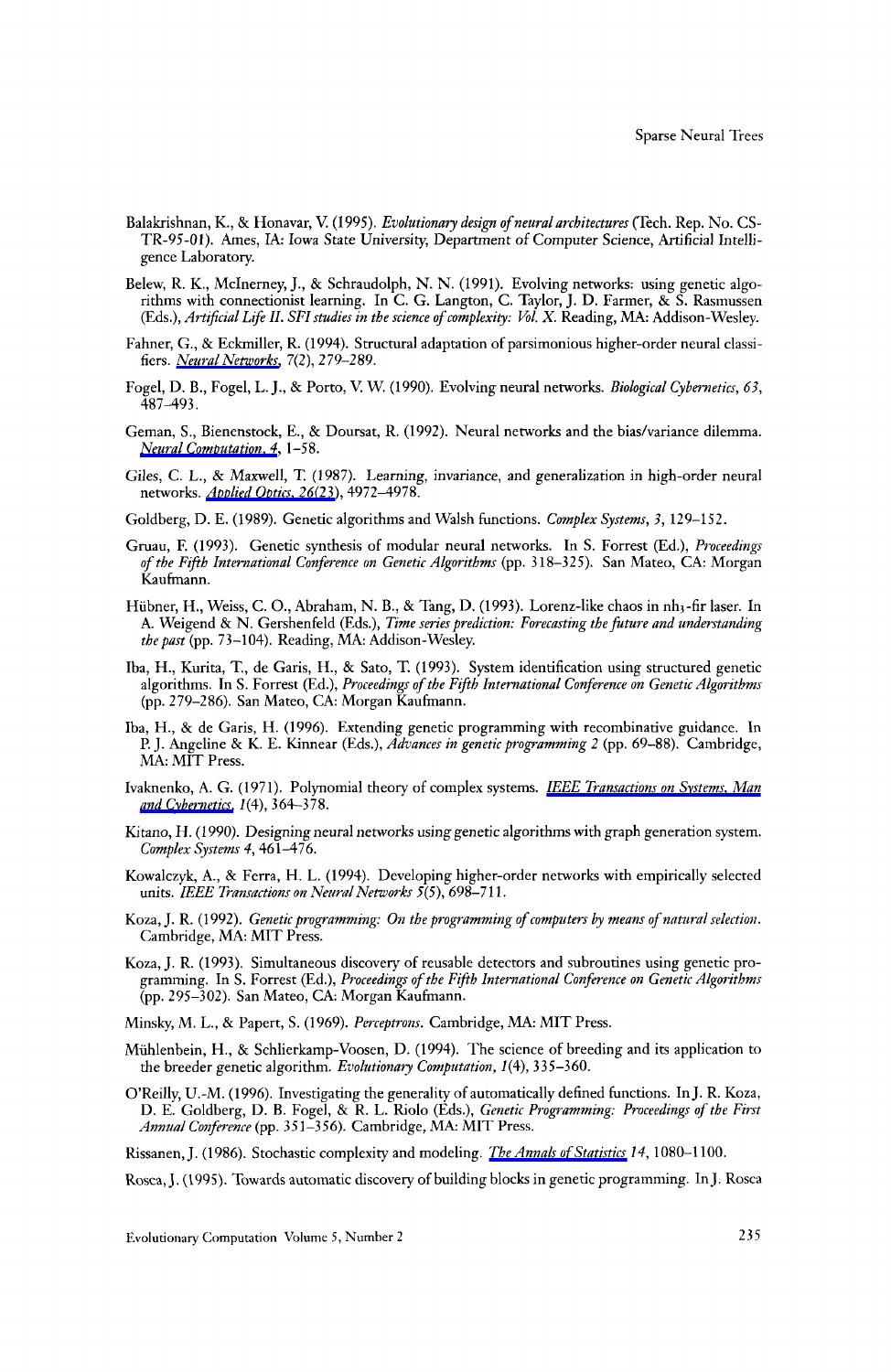B.-T. Zhang, **P.** Ohm, and H. Muhlenbein

(Ed.), *Proceedings* of *the 1995 MI Fall Symposium on Genetic Programming* (pp. 78-85). Menlo Park, CA: *AAAI* Press.

- Zhang, B. T., & Miihlenbein, **Ii.** (1994). Synthesis of sigma-pi neural networks by the breeder genetic programming. In *Proceedings* of *the IEEE lntemational Confwence on Evolutionary Computation*  (pp. **3** 18-324). New **York:** IEEE Computer Sociery Press.
- Zhang, B. T., & Miihlenbein, H. (1995). Balancing accuracy and parsimony in genetic programming. *Evolutionary Computation, 3(* l), 17-38.
- Zhang, B. T., & Miihlenbein, H. (1996). Adaptive fitness functions for dynamic growing/pruning of program trees. In P. J. Angeline & **K.** E. Kinnear (Eds.), *Advances in genetic programming 2*  (pp. 241-256). Cambridge, MA: MIT Press.